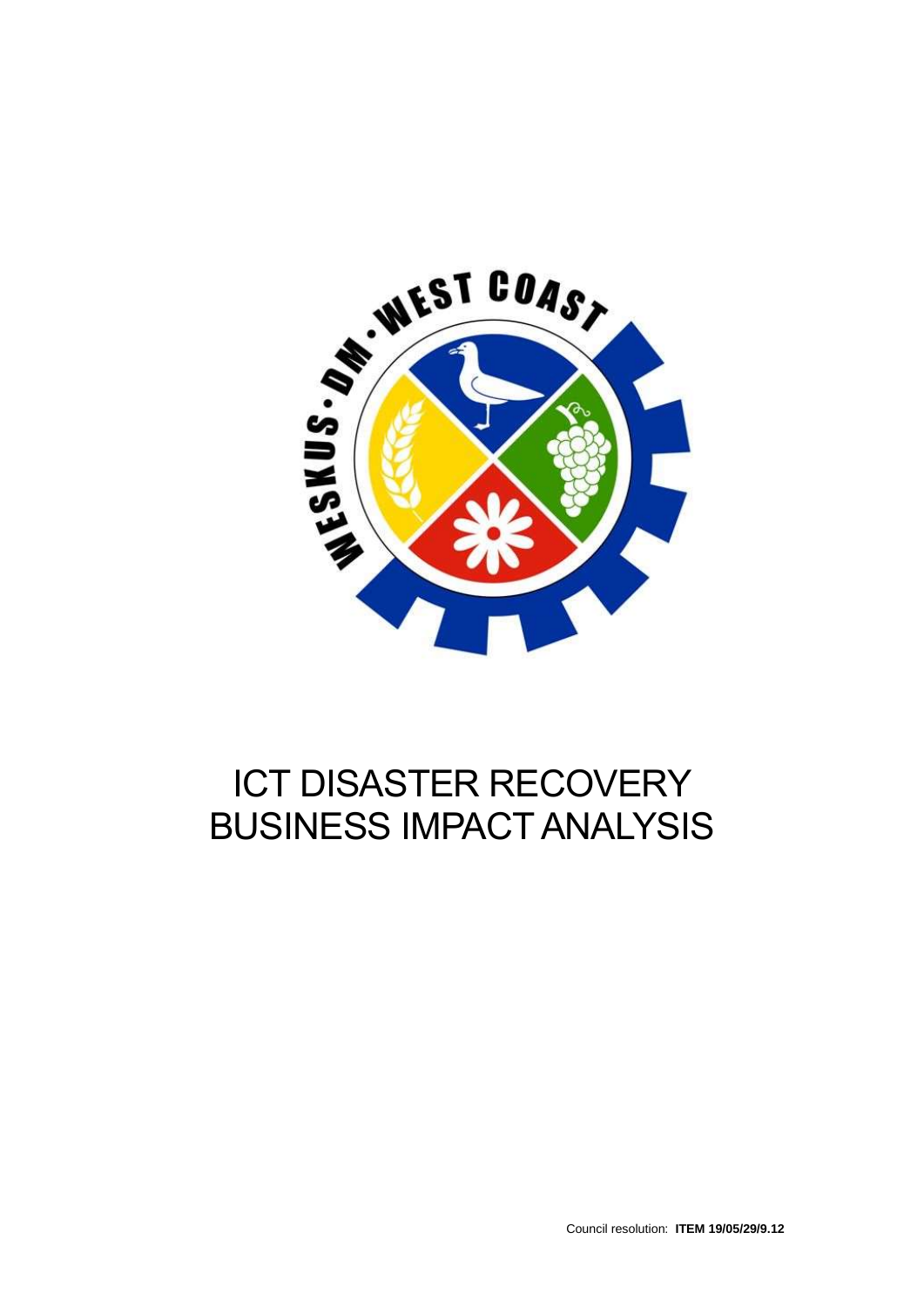### **TABLE OF CONTENTS**

| $\mathbf 1$ .    |                                                                |  |
|------------------|----------------------------------------------------------------|--|
| 2.               |                                                                |  |
| 3.               | OBJECTIVE OF THE DR BUSINESS IMPACTANALYSIS 6                  |  |
| $\overline{4}$ . | THE AIM OF THIS DR BUSINESS IMPACT ANALYSIS  6                 |  |
| 5.               |                                                                |  |
| 6.               |                                                                |  |
| $\overline{7}$ . |                                                                |  |
|                  |                                                                |  |
| 8.               | <b>BUSINESS IMPACT ASSESSMENT</b> Error! Bookmark not defined. |  |
| 9 <sub>1</sub>   | AVAILABILITY AND RECOVERY REQUIREMENTS 0                       |  |
| 10.              |                                                                |  |
| 11.              |                                                                |  |
| 12.              |                                                                |  |
| 13.              | ADMINISTRATION OF BUSINESS IMPACT ANALYSIS 3                   |  |
| 14.              |                                                                |  |
| 15.              |                                                                |  |
| 16.              |                                                                |  |
|                  | Appendix A APPENDIX A: BUSINESS OVERVIEW 4                     |  |

#### <span id="page-1-0"></span>**Document Identification**

#### <span id="page-1-1"></span>**Preparation**

| <b>Action</b>            | <b>Name</b>                      | <b>Role / Function</b>              | <b>Date</b> |
|--------------------------|----------------------------------|-------------------------------------|-------------|
| Prepared by:             | <b>Hendrik Matthews</b>          | Manager - Information<br>Technology | 2019-04-23  |
| Reviewed/Approved<br>by: | <b>ICT Steering</b><br>Committee | Chairperson                         | 2019-04-23  |

#### <span id="page-1-2"></span>**Glossary of Abbreviations**

| <b>Abbreviation</b> | <b>Definition</b>                            |
|---------------------|----------------------------------------------|
| BCMS                | <b>Business Continuity Management System</b> |
| - BC                | <b>Business Continuity</b>                   |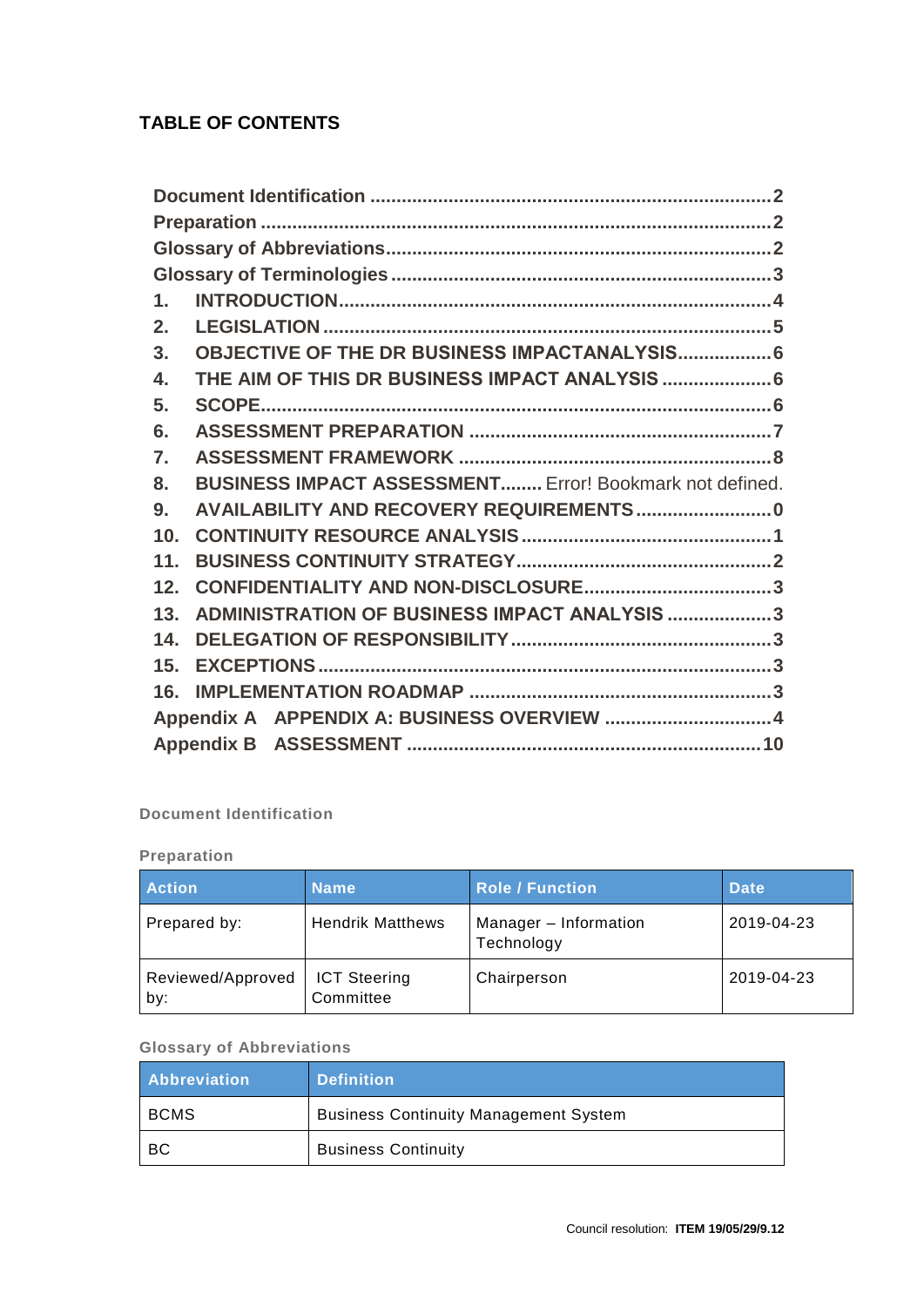| Abbreviation    | <b>Definition</b>                             |
|-----------------|-----------------------------------------------|
| DR.             | <b>Disaster Recovery</b>                      |
| <b>DRP</b>      | Disaster Recovery Plan                        |
| HR.             | Human Resources                               |
| <b>ICT</b>      | Information and Communication Technology      |
| <b>MTO</b>      | Maximum Tolerable Outage                      |
| R <sub>TO</sub> | Recovery Time Objective                       |
| <b>RPO</b>      | Recovery Point Objective                      |
| RACI            | Responsible, Accountable, Consulted, Informed |

### <span id="page-2-0"></span>**Glossary of Terminologies**

|                                    | <b>Definition</b>                                                                                                                                                                                                           |
|------------------------------------|-----------------------------------------------------------------------------------------------------------------------------------------------------------------------------------------------------------------------------|
| <b>Terminology</b>                 |                                                                                                                                                                                                                             |
| Business case                      | A formal requirement in order for a specific business function to<br>perform its required task, such as to implement a project initiative.                                                                                  |
| Line manager                       | Each department (HR, Finance, ICT, etc.) should have a manager<br>employed to perform managerial tasks.                                                                                                                     |
| Main Site                          | Municipal Head Office and assumed in some case to be the location<br>of the Municipality Main Data Centre                                                                                                                   |
| Maximum Tolerable<br>Outage        | The amount of time the identified critical business function may be<br>unavailable before the Municipality is severely impacted.                                                                                            |
| Procurement                        | The external acquisition of services, assets and consumables,<br>whether by outright purchase, hire, licensing or outsourcing.                                                                                              |
| <b>Recovery Point</b><br>Objective | The worst data loss that the Municipality is willing to accept. In other<br>words, this is the point from which recovery of lost data must take<br>place.                                                                   |
|                                    |                                                                                                                                                                                                                             |
|                                    |                                                                                                                                                                                                                             |
| Service                            | A Service delivered to the municipality by ICT or by 3rd parties.<br>Examples: email, Internet, printing.                                                                                                                   |
| Contract                           | An agreement (which may be verbal or in writing) entered into with<br>the intention of creating legally binding consequences. The contract<br>includes all annexures, schedules, etc., as well as any agreed<br>amendments. |
| Incident                           | Typically impacts a specific service or server. Examples of Incidents<br>include a compromised service resulting from a hacking attack or the<br>partial loss of an office area due to a burst water pipe.                  |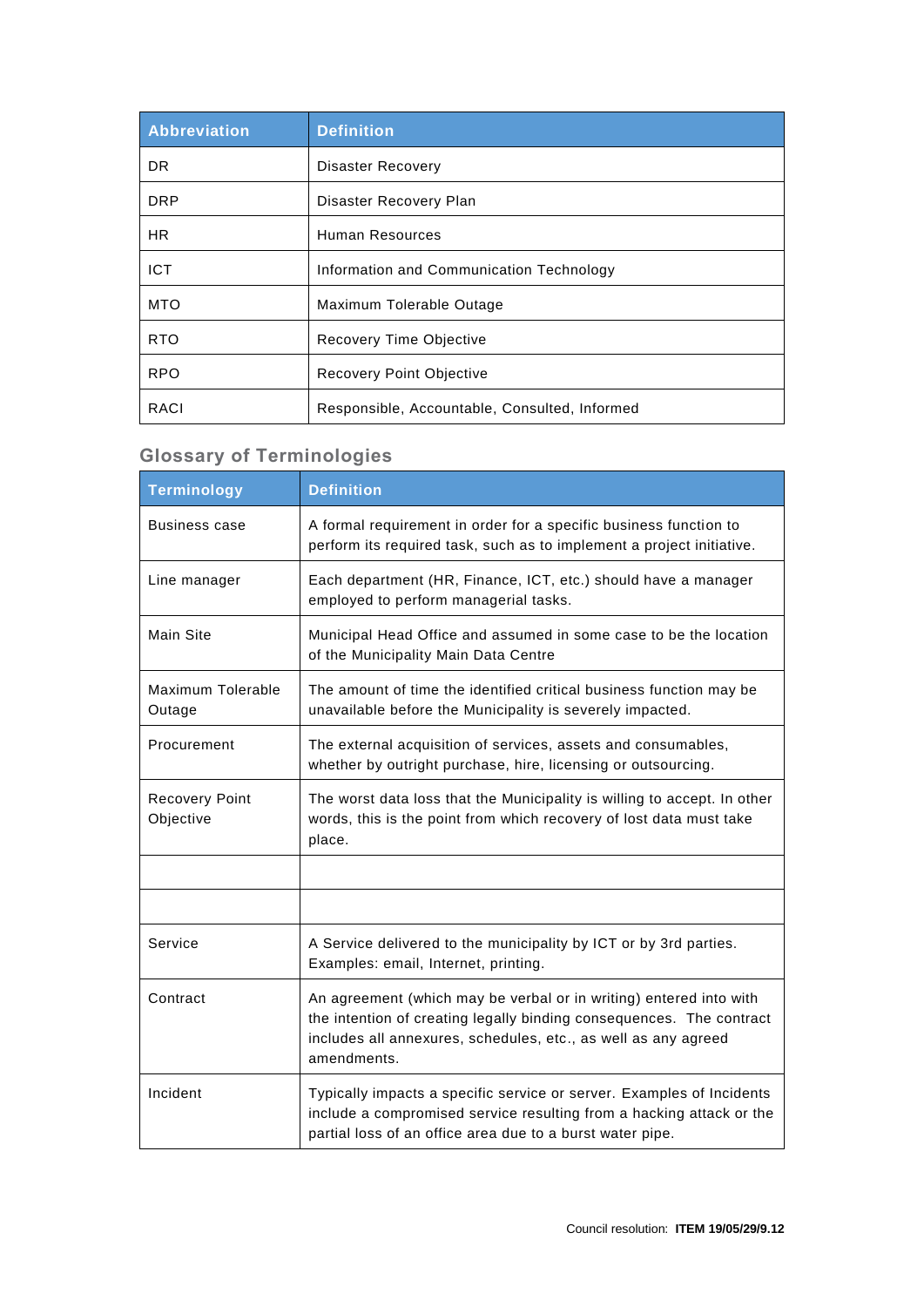| <b>Terminology</b>                                                       | <b>Definition</b>                                                                                                                                                                                                                                                                                                                                                                                                                                                                                                                        |  |  |
|--------------------------------------------------------------------------|------------------------------------------------------------------------------------------------------------------------------------------------------------------------------------------------------------------------------------------------------------------------------------------------------------------------------------------------------------------------------------------------------------------------------------------------------------------------------------------------------------------------------------------|--|--|
| Disaster                                                                 | A significant or unusual Incident that has long-term implications. An<br>example of a disaster would be the loss of a building due to a fire.                                                                                                                                                                                                                                                                                                                                                                                            |  |  |
| Disaster (formal<br>definition as per The<br>Disaster<br>Management Act) | The Disaster Management Act (Act No. 57 of 2002) defines a<br>disaster as a progressive or sudden, widespread or localised,<br>natural or human-caused occurrence which:<br>Causes or threatens to cause:<br>Death, injury and/or disease.<br>$\circ$<br>Damage to property, infrastructure and/or the<br>$\circ$<br>environment.<br>Disruption of life, within the community.<br>$\circ$<br>Is of a magnitude that exceeds the ability of those affected<br>by the disaster to cope with its effects using only their own<br>resources. |  |  |
| <b>Test Plan</b>                                                         | The DR Test Plan document provides guidance on the types, details,<br>scheduling, effort and activity required for regular testing every year.                                                                                                                                                                                                                                                                                                                                                                                           |  |  |

#### <span id="page-3-0"></span>**1. INTRODUCTION**

This document provides the Municipality with the information, procedures and templates required to conduct a business impact assessment (BIA) and vulnerability pertaining to key Municipal operations that are dependent on ICT systems.

The document supports the Municipality's ICT Governance Policy and was developed with the legislative environment in mind, as well as to leverage internationally recognised ICT standards.

This document forms part of the Municipality's ICT DR Policy.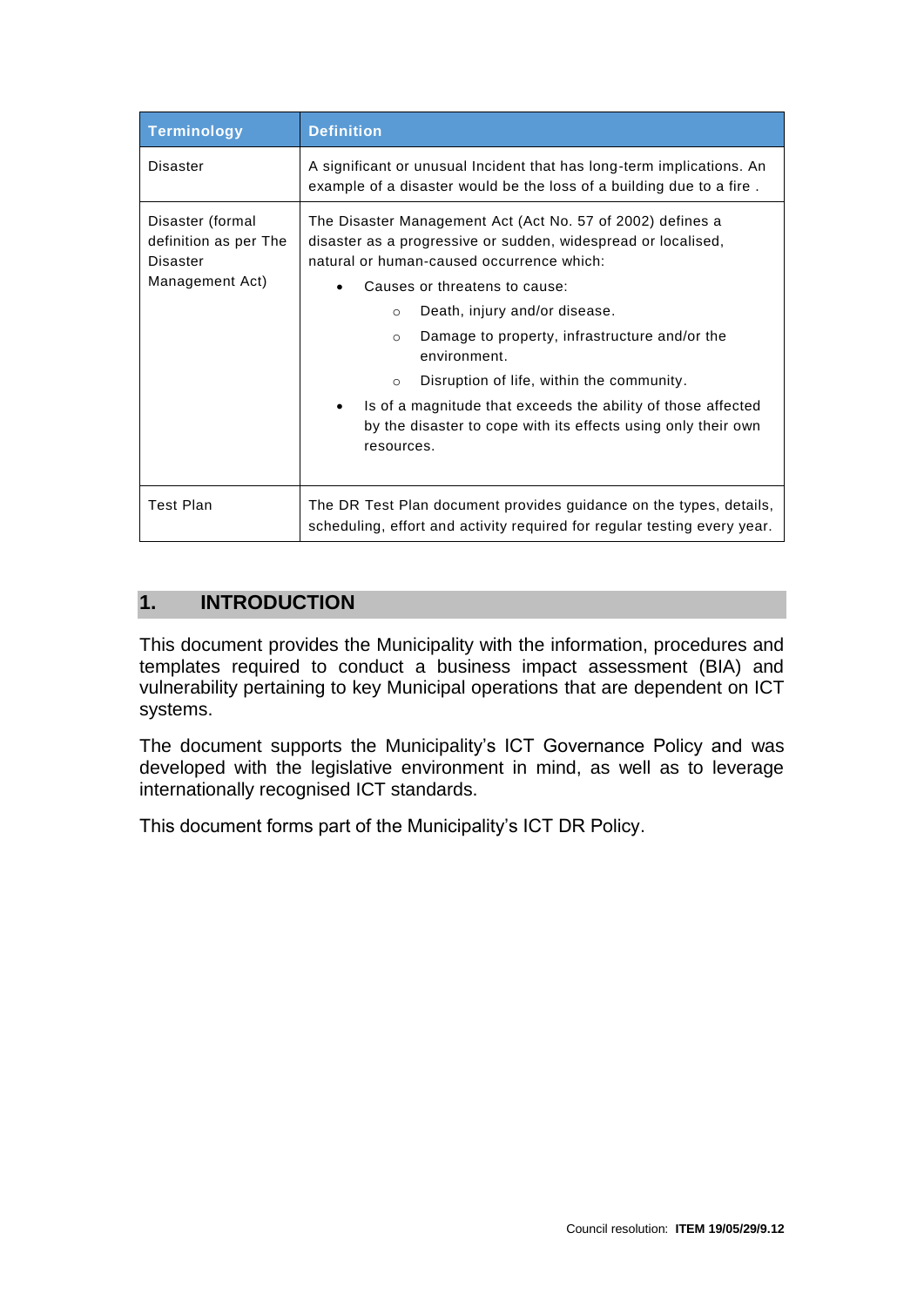#### <span id="page-4-0"></span>**2. LEGISLATION**

The policy was drafted bearing in mind the legislative conditions, as well as to leverage internationally recognised ICT standards.

The following legislation, among others, were considered in the drafting of this policy:

- Constitution of the Republic of South Africa Act, Act No. 108 of 1996;
- Copyright Act, Act No. 98 of 1978;
- Electronic Communications and Transactions Act, Act No. 25 of 2002;
- Minimum Information Security Standards, as approved by Cabinet in 1996;
- Municipal Finance Management Act, Act No. 56 of 2003;
- Municipal Structures Act, Act No. 117 of 1998;
- Municipal Systems Act, Act No. 32, of 2000;
- National Archives and Record Service of South Africa Act, Act No. 43 of 1996;
- Promotion of Access to Information Act, Act No. 2 of 2000;
- Protection of Personal Information Act, Act No. 4 of 2013;
- The Disaster Management Act, Act No. 57 of 2002; Regulation of Interception of Communications Act, Act No. 70 of 2002; and
- Treasury Regulations for departments, trading entities, constitutional institutions and public entities, Regulation 17 of 2005.

The following internationally recognised ICT standards were leveraged in the development of this policy:

- Western Cape Municipal Information and Communication Technology Governance Policy Framework, 2014;
- Control Objectives for Information Technology (COBIT) 5, 2012;
- ISO 27002:2013 Information technology Security techniques Code of practice for information security controls; and

King Code IV Principles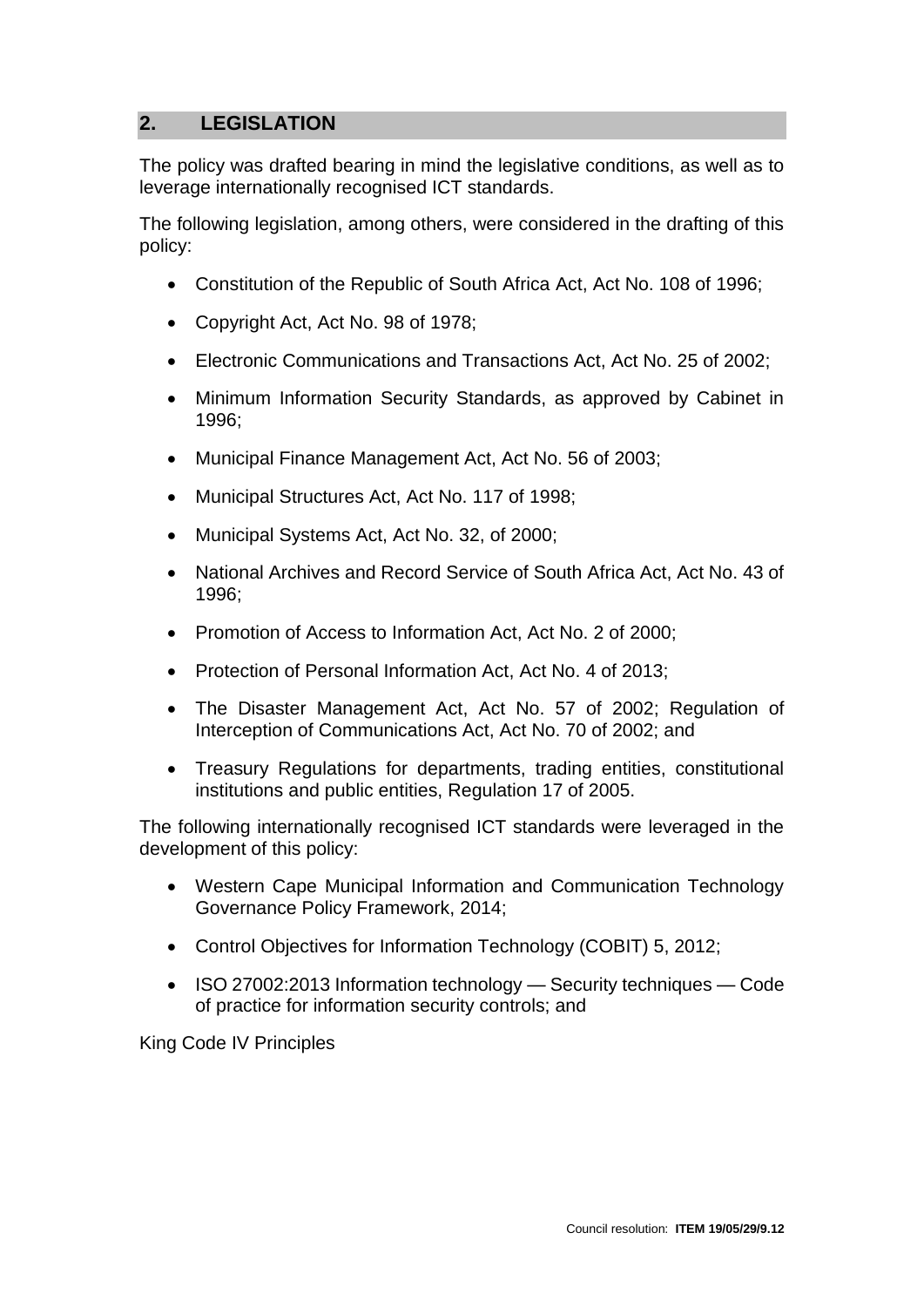### <span id="page-5-0"></span>**3. OBJECTIVE OF THE DR BUSINESS IMPACT ANALYSIS**

The objective of this document is to conduct regular business impact assessments analysis of the Municipal operations. The business requirements for recovery of systems are tabulated and stated in technical terms (e.g.: MTO, RPO, RTO), categorised and summarised, so that Adequate solutions can be investigated for a successful ICT DR Plan in the event of a disaster.

The objectives of this document are to enable the following: Describe the business organisation, with particular focus on the functions and supporting ICT applications.

- Evaluate any key building features, vulnerabilities and observations.
- Describe the business disruption categories
- Specify the availability and recovery requirements for critical business functions and ICT systems.
- Analyse resource continuity requirements.
- Support a business continuity strategy that must be developed further into a BCMS in future years.

#### <span id="page-5-1"></span>**4. THE AIM OF THIS DR BUSINESS IMPACT ANALYSIS**

The aim of this ICT Disaster Recovery Business Impact Analysis document is to assist the ICT Manager, Line Managers and duly authorised employees the municipality to conduct an effective analysis that might disrupt business operations, specifically within the context of protecting and recovering key supporting ICT systems.

This analysis enables the preparation of an effective ICT DR Plan, as well as upgrading or improving underlying applications and technology, for the recovery of ICT systems supporting the West Coast District Municipality.

#### <span id="page-5-2"></span>**5. SCOPE**

This document covers the functional activities (pertaining to departments, divisions and key functions) of the employees of the West Coast District Municipality. Key employees from the Municipality, representing the various Municipal operations and functions, should be informed of this BIA document.

The following is not included in the scope of this document:

- Employees located outside of the West Coast District Municipality based offices
- External stakeholders
- 5.1 Associated ICT DR documents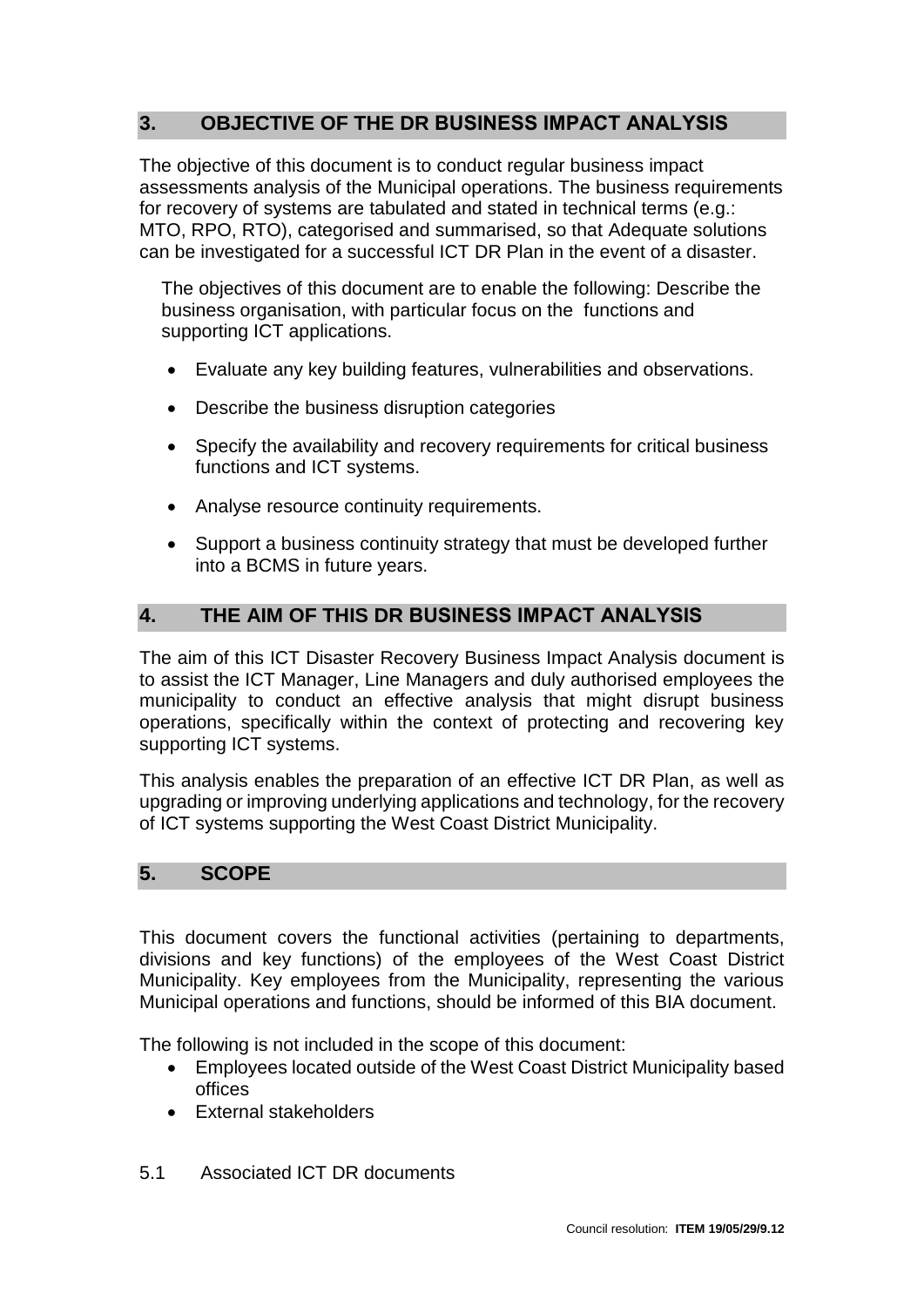This ICT Disaster Recovery Business Impact Analysis document resides in a broader ICT DR framework of five key documents as summarised below:

| <b>Document</b>                       | <b>Summary</b>                                                                                                             |
|---------------------------------------|----------------------------------------------------------------------------------------------------------------------------|
| <b>ICT DR Policy.</b>                 | Broad policy, principles, high level<br>framework & obligations.                                                           |
| ICT Business & Impact<br>Analysis.    | <b>Business &amp; Vulnerability Analysis;</b><br>and                                                                       |
| ICT DR Plan.                          | <b>Business Impact Assessment.</b><br>Actionable Plan in event of<br>Disaster incl. teams, processes &<br>forms/templates. |
| Definition of ICT DR<br>Architecture. | <b>Technical Assessments;</b><br>Architecture(s) for Current Live &<br>DR environment; and<br>Service details.             |
| <b>ICT DR Test Plan.</b>              | Tiered Test plan.                                                                                                          |

**Table 1: ICT DR Framework documents**

#### <span id="page-6-0"></span>**6. ASSESSMENT PREPARATION**

- 6.1 General
- 6.1.1 The ICT Manager must request the help of Line Managers, to populate Appendices A.1, A.2, A.3 which are tables pertaining to the organogram, building locations for all key Municipal departments, and the functions pertaining to each division or department Information must be obtained from each department within the West Coast District Municipality to ensure that a complete view of the recovery requirements is obtained for the ICT DRP Plan.
	- *Key* business functions
	- *How often* the functions are performed
	- What *applications* (if any) are used to perform the functions
	- How *critical* is the function to the Municipality
	- *Recovery requirements* for the functions
	- Electronic and non-electronic *dependencies*
	- Key resources requirements (out of scope/not related to ICT)
- 6.1.2 The ICT Manager must request assistance from the Line Managers and/or Application owners in order to get an updated and date-stamped tabular representation of all business *applications* (see Appendix A.4)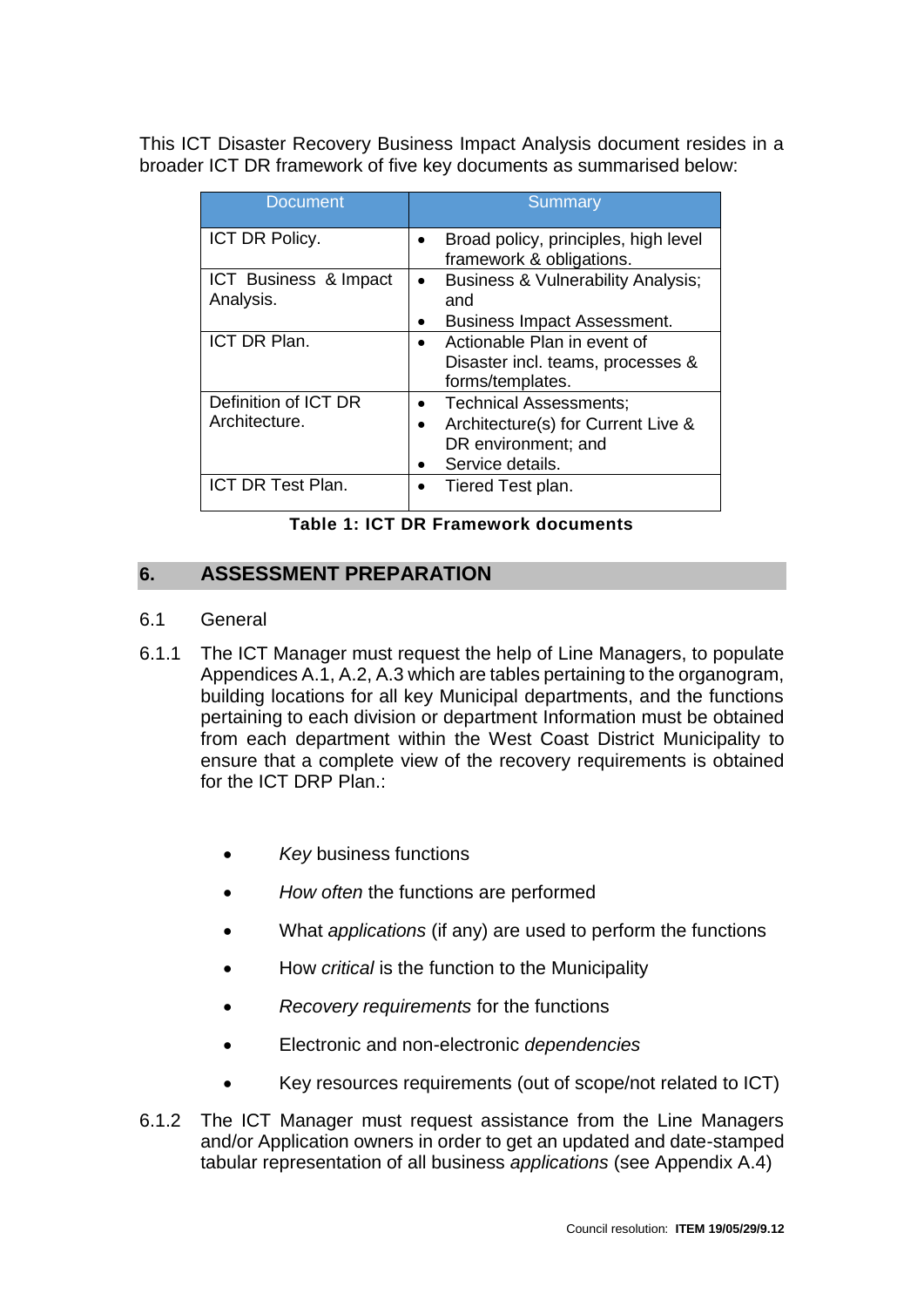#### <span id="page-7-0"></span>**7. ASSESSMENT FRAMEWORK**

#### 7.1 Business disruption categories

There are an almost indefinite number of potential threats, with varying levels of likelihood that could result in a severe disruption to normal business operations. The table below summarises the threats into eight business disruption categories, and provides example scenarios for each, along with an indication of which plan it is applicable to.

| <b>Disruption category</b>   | <b>Example scenarios</b>                   | <b>Applies</b><br>to |
|------------------------------|--------------------------------------------|----------------------|
| Loss of data services        | Server failure, database corruption        | BCP/                 |
| Loss of voice services       | IPT failure, loss of telephone lines       | ICT                  |
| Loss of key dependencies     | Power failure, water failure               | <b>DRP</b>           |
| Loss of key staff            | Resignation, illness                       |                      |
| Loss of vital non-electronic | Fire, damage to files, historical archives |                      |
| records                      |                                            |                      |
| Loss of precinct             | Natural disaster, terrorism                |                      |
| Loss of building             | Fire, structural failure                   |                      |
| Denial of access to building | Labour unrest, localised disaster          |                      |

#### **8. BUSINESS IMPACT ANALYSIS**

#### 8.1 Loss of data services

The table below summarises the business analysis for loss of data services.

| <b>Potential causes</b> |                                            | <b>Potential consequences</b> |                               |
|-------------------------|--------------------------------------------|-------------------------------|-------------------------------|
|                         | Data/systems failure                       | $\bullet$                     | Loss of assets                |
|                         | Inadequate resources (human and/or         |                               | Loss of revenue               |
|                         | technological)                             |                               | Inability to provide services |
|                         | Inadequate internal control systems        |                               | Client dissatisfaction        |
|                         | Inadequate backup and archiving processes  |                               | Employee dissatisfaction      |
|                         | Security breaches (theft, vandalism, etc.) |                               | Creation of liabilities       |
|                         | Virus/hacker /denial of service            |                               | <b>Reputation risk</b>        |
|                         | Power failure                              |                               | Legal penalties               |
|                         | Air-conditioning failure                   |                               | Drain on resources            |
|                         | Fire, flooding or structural failure       |                               | Additional on-going costs     |
|                         | Patch Management                           |                               |                               |
|                         | Antivirus and Firewall protection          |                               |                               |
|                         | Inadequate password policy and control     |                               |                               |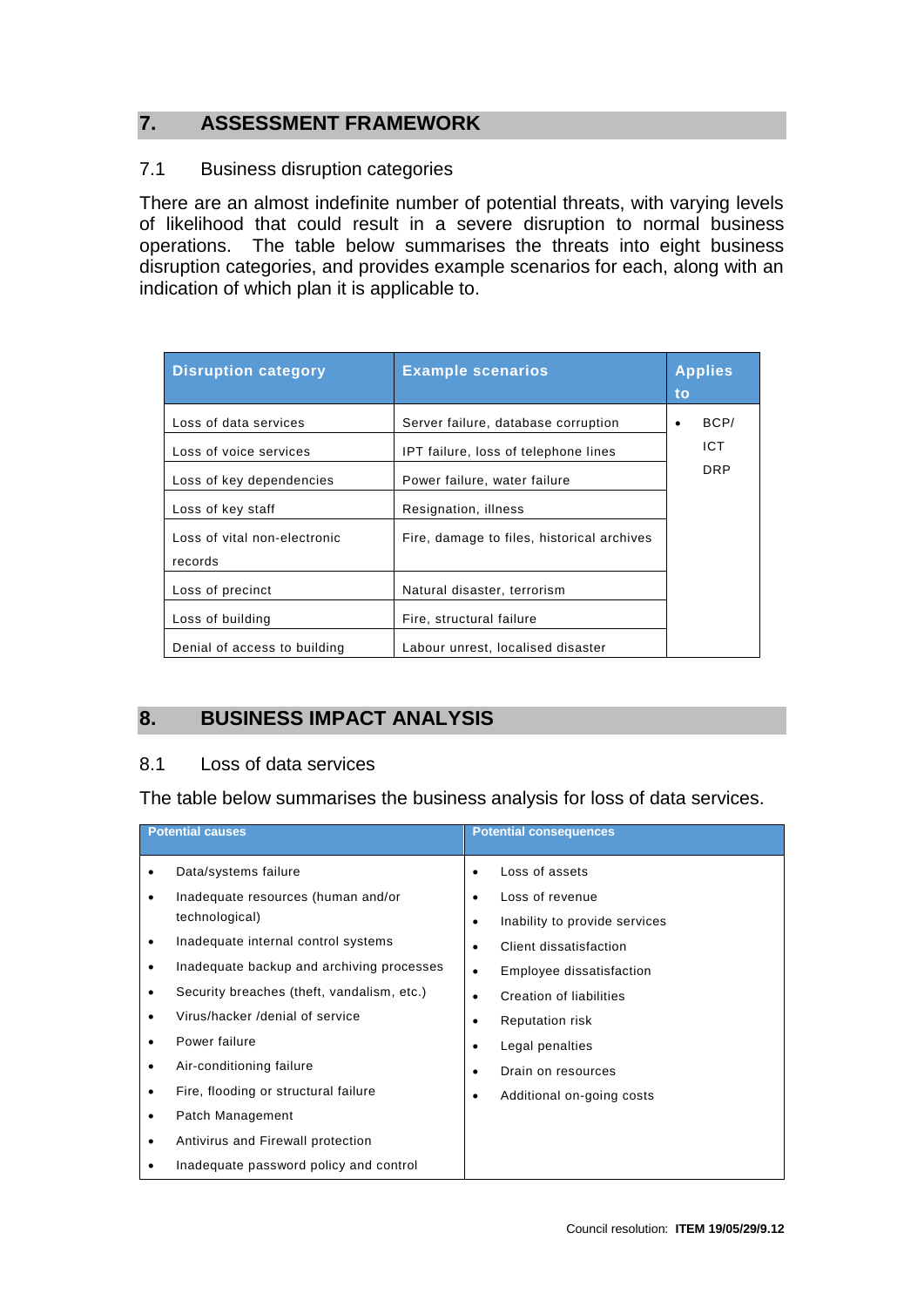|                                     | Ineffective physical security measures                                                                                                                                                               |                                                                                                                                                                                                                                                            |
|-------------------------------------|------------------------------------------------------------------------------------------------------------------------------------------------------------------------------------------------------|------------------------------------------------------------------------------------------------------------------------------------------------------------------------------------------------------------------------------------------------------------|
| <b>Control environment overview</b> |                                                                                                                                                                                                      |                                                                                                                                                                                                                                                            |
|                                     | <b>Existing control measures</b>                                                                                                                                                                     | Recommended additional control measures                                                                                                                                                                                                                    |
|                                     | Restricted access to computer rooms<br>Access control into building, office and server<br>rooms<br>ICT system backups<br>Offsite backups of some systems<br>Uninterrupted power supplies (UPS), air- | Physical security controls in buildings need<br>٠<br>attention to ensure that unauthorised<br>access is prevented<br>Access must be properly logged<br>٠<br>Service level agreements need to be<br>٠<br>reviewed and implemented for all critical<br>areas |
|                                     | conditioners, smoke detectors<br>Antivirus, intrusion detection and firewalls are<br>implemented, updated, reviewed and<br>monitored<br>Manage and administrative systems                            | Regular tests of data recovery processes<br>٠<br>Automated fire suppression systems need<br>٠<br>to be implemented<br>Environmental monitoring needs to be<br>٠                                                                                            |
|                                     | Password protection on all computers                                                                                                                                                                 | implemented<br>Offsite storage and data replication for all<br>$\bullet$<br>systems<br>Configuration and change management<br>٠                                                                                                                            |
|                                     |                                                                                                                                                                                                      | Generators must be installed for all sites<br>٠<br>Graceful shutdown must be implemented on<br>critical systems to prevent corruption due to<br>incorrect shutdown procedures                                                                              |

#### 8.2 Loss of voice services

The table below summarises the business analysis for loss of voice services.

| <b>Potential causes:</b>            |                                                                                                                                                                                    | <b>Potential consequences:</b>                                                                                                                                                                                                                    |  |
|-------------------------------------|------------------------------------------------------------------------------------------------------------------------------------------------------------------------------------|---------------------------------------------------------------------------------------------------------------------------------------------------------------------------------------------------------------------------------------------------|--|
| $\bullet$<br>٠<br>٠                 | Inadequate resources (human and/or technological)<br>Inadequate internal control systems<br>Loss of server room<br>PABX failure<br>Carrier failure<br>Power failure<br>Cable theft | Difficulty in providing services<br>$\bullet$<br>Client dissatisfaction<br>$\bullet$<br>Employee dissatisfaction<br>$\bullet$<br><b>Reputation risk</b><br>$\bullet$<br>Drain on resources<br>$\bullet$<br>Additional on-going costs<br>$\bullet$ |  |
| <b>Control environment overview</b> |                                                                                                                                                                                    |                                                                                                                                                                                                                                                   |  |
| <b>Existing control measures:</b>   |                                                                                                                                                                                    | Recommended additional control measures:                                                                                                                                                                                                          |  |
| $\bullet$<br>٠<br>٠                 | Limited access to PABX room<br><b>Telephone Management Systems with buffers</b><br>Service contract in place for all telephony<br>equipment                                        | Install generators to power equipment and servers<br>٠<br>Implement redundant telecommunication path<br>٠<br>Environmental monitoring for server room<br>$\bullet$                                                                                |  |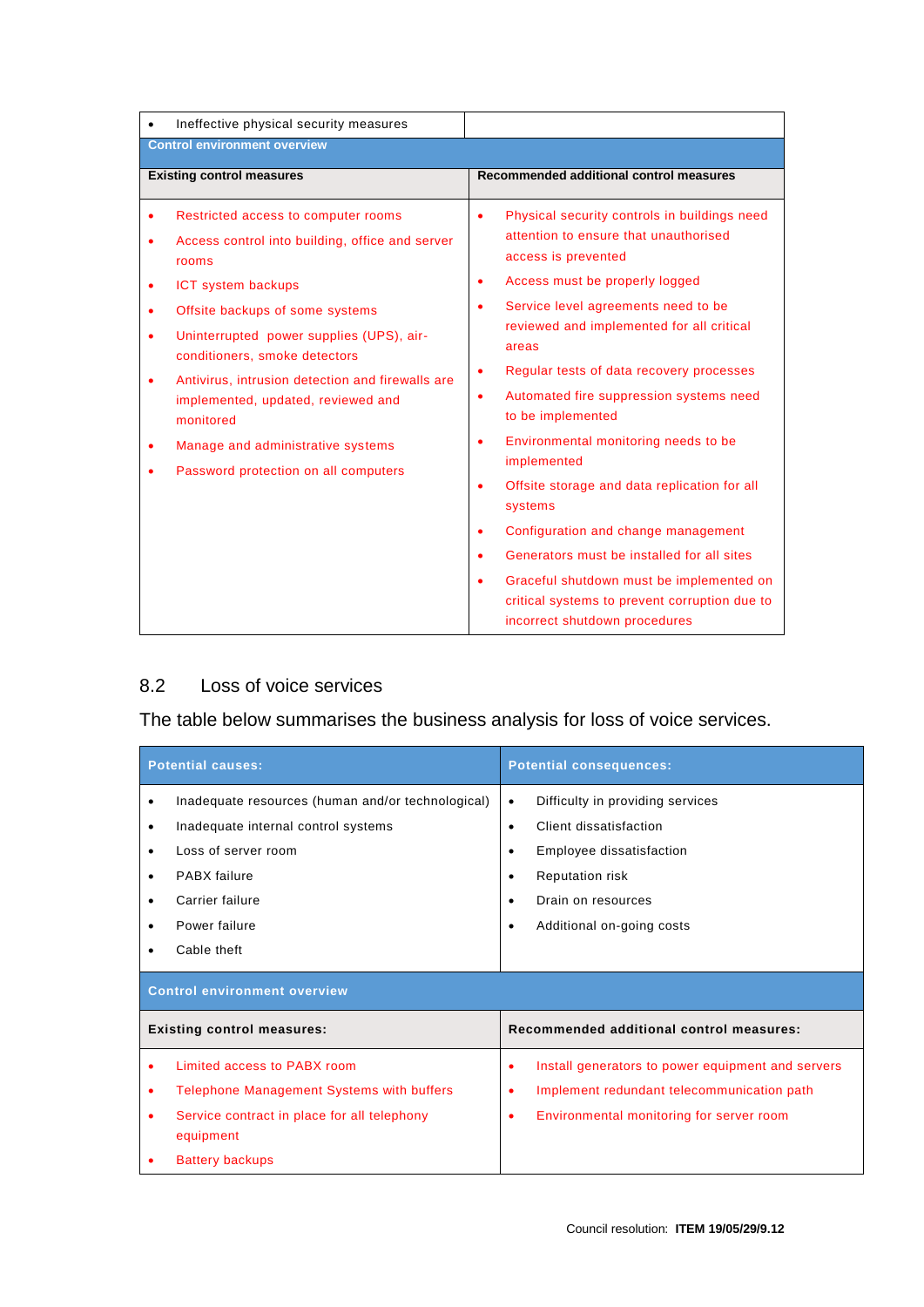### 8.3 Loss of key dependencies

#### The table below summarises the business analysis for loss of key dependencies.

| <b>Potential causes</b>                                                                                                                                                                                                                                                               | <b>Potential consequences</b>                                                                                                                                                                                                                                                                                                                                                                                                                                                                                                                                                                                   |
|---------------------------------------------------------------------------------------------------------------------------------------------------------------------------------------------------------------------------------------------------------------------------------------|-----------------------------------------------------------------------------------------------------------------------------------------------------------------------------------------------------------------------------------------------------------------------------------------------------------------------------------------------------------------------------------------------------------------------------------------------------------------------------------------------------------------------------------------------------------------------------------------------------------------|
| Inadequate supplier resources (human and/or<br>$\bullet$<br>technological)<br>Inadequate internal control systems (supplier)<br>$\bullet$<br>Data/systems failure<br>$\bullet$<br>Breaches of security (supplier)<br>$\bullet$                                                        | Loss of assets<br>$\bullet$<br>Inability to provide services<br>$\bullet$<br>Client dissatisfaction<br>$\bullet$<br>Manual control of lights, water, generators<br>$\bullet$<br>and cooling                                                                                                                                                                                                                                                                                                                                                                                                                     |
| Virus/hacker/denial of service<br>$\bullet$<br>Power failure<br>Air-conditioning failure<br>Fire<br>Flooding<br>Structural failure<br>Unstable or Unavailable internet Access                                                                                                         | No monitoring of lights, water, generators<br>$\bullet$<br>and cooling<br>Action by regulators<br>$\bullet$<br>Employer dissatisfaction<br>$\bullet$<br><b>Creation of liabilities</b><br>$\bullet$<br><b>Reputation risk</b><br>$\bullet$<br>Legal penalties<br>$\bullet$<br>Drain on resources<br>$\bullet$<br>Additional on-going costs                                                                                                                                                                                                                                                                      |
| <b>Control environment overview</b>                                                                                                                                                                                                                                                   |                                                                                                                                                                                                                                                                                                                                                                                                                                                                                                                                                                                                                 |
| <b>Existing control measures</b>                                                                                                                                                                                                                                                      | Recommended additional control measures                                                                                                                                                                                                                                                                                                                                                                                                                                                                                                                                                                         |
| <b>UPS battery backup</b><br>Smoke detection and fire suppression<br>٠<br>systems are serviced regularly according to a<br>service schedule<br>Antivirus, intrusion detection and firewalls are<br>$\bullet$<br>implemented<br>Restricted access to computer rooms<br>Smoke detectors | Combined business continuity planning and<br>$\bullet$<br>testing with key suppliers<br>Generators need to be installed for all<br>$\bullet$<br>hosting facilities to ensure continuous<br>supply of power<br>Operating procedures and check-lists to<br>$\bullet$<br>reduce reliance on individuals and suppliers<br>Service level agreements need to be<br>$\bullet$<br>reviewed and implemented<br>Environmental monitoring systems need to<br>$\bullet$<br>be implemented<br>Automated fire suppression system needs to<br>$\bullet$<br>be implemented<br>Physical security controls need to be<br>improved |

#### 8.4 Loss of key staff

The table below summarises the business analysis for loss of key staff.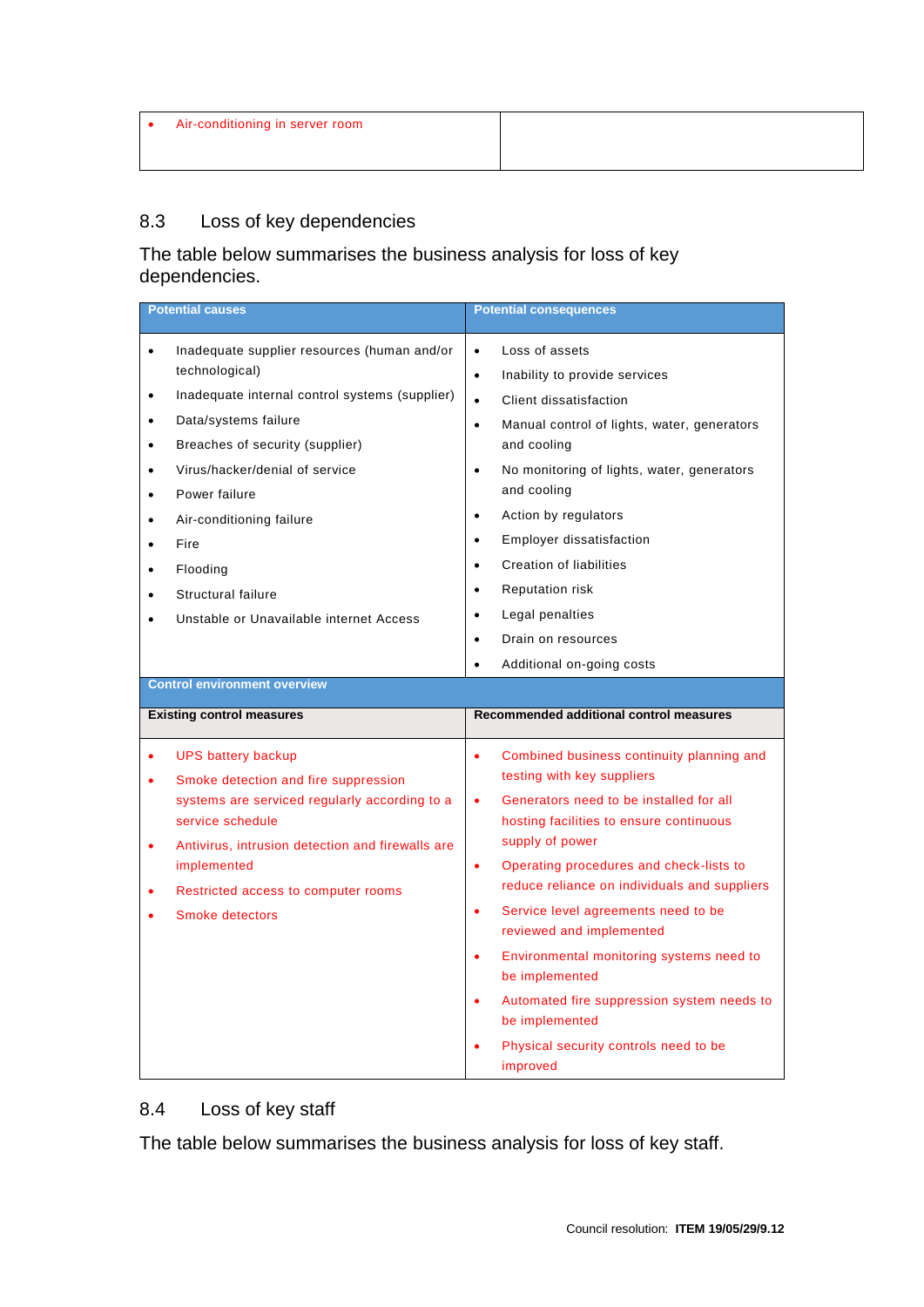|           | <b>Potential causes</b>                                                                                                                                                                                                               | <b>Potential consequences</b>                                                                                                                                                                                                                                                                                      |
|-----------|---------------------------------------------------------------------------------------------------------------------------------------------------------------------------------------------------------------------------------------|--------------------------------------------------------------------------------------------------------------------------------------------------------------------------------------------------------------------------------------------------------------------------------------------------------------------|
| $\bullet$ | Breaches of physical security                                                                                                                                                                                                         | Loss of knowledge<br>$\bullet$                                                                                                                                                                                                                                                                                     |
| ٠         | Biological threat (e.g. Avian influenza)                                                                                                                                                                                              | Reduced productivity<br>٠                                                                                                                                                                                                                                                                                          |
| ٠         | Injury or illness                                                                                                                                                                                                                     | Drain on resources<br>٠                                                                                                                                                                                                                                                                                            |
|           |                                                                                                                                                                                                                                       |                                                                                                                                                                                                                                                                                                                    |
| ٠         | Resignation<br><b>Control environment overview</b>                                                                                                                                                                                    | Additional on-going costs<br>$\bullet$                                                                                                                                                                                                                                                                             |
|           |                                                                                                                                                                                                                                       |                                                                                                                                                                                                                                                                                                                    |
|           | <b>Existing control measures</b>                                                                                                                                                                                                      | Recommended additional control measures                                                                                                                                                                                                                                                                            |
| ٠         | Detailed job descriptions and performance<br>agreements (identify which teams, roles,<br>ICT?)<br>Good knowledge transfer between staff is<br>happening - should be categorised.<br>Security at main entrance and office<br>entrances | Note: Municipality should apply to both ICT staff<br>and operations staff:<br>Succession planning for key staff<br>$\bullet$<br>Improve turnaround time to acquire<br>٠<br>resources<br>Standard operating procedures to reduce<br>٠<br>reliance on individuals and suppliers                                      |
|           |                                                                                                                                                                                                                                       | Hiring of additional staff<br>٠<br>Outsourcing of some functions<br>٠<br>Documentation of all business processes<br><b>Employee incentive schemes</b><br>٠<br><b>Additional staff training</b><br>$\bullet$<br>Standing agreement with recruitment<br>agencies<br>Security need to verify the identity of visitors |

#### 8.5 Loss of vital non-electronic records

The table below summarises the business analysis for loss of vital nonelectronic records.

| <b>Potential causes</b>             | <b>Potential consequences</b>              |  |  |  |
|-------------------------------------|--------------------------------------------|--|--|--|
| Natural disaster<br>$\bullet$       | Loss of assets<br>$\bullet$                |  |  |  |
| Fire                                | Inability to provide services<br>$\bullet$ |  |  |  |
| Flood damage                        | Client dissatisfaction<br>$\bullet$        |  |  |  |
| War or civil disturbance            | Action by regulators<br>$\bullet$          |  |  |  |
| Terrorism                           | Employee dissatisfaction<br>$\bullet$      |  |  |  |
| Severe weather                      | Creation of liabilities<br>$\bullet$       |  |  |  |
| Structural failure                  | <b>Reputation risk</b><br>$\bullet$        |  |  |  |
| Theft                               | Legal penalties<br>$\bullet$               |  |  |  |
| Employee negligence                 | Drain on resources<br>$\bullet$            |  |  |  |
|                                     | Additional on-going costs<br>٠             |  |  |  |
| <b>Control environment overview</b> |                                            |  |  |  |
| <b>Existing control measures</b>    | Recommended additional control measures    |  |  |  |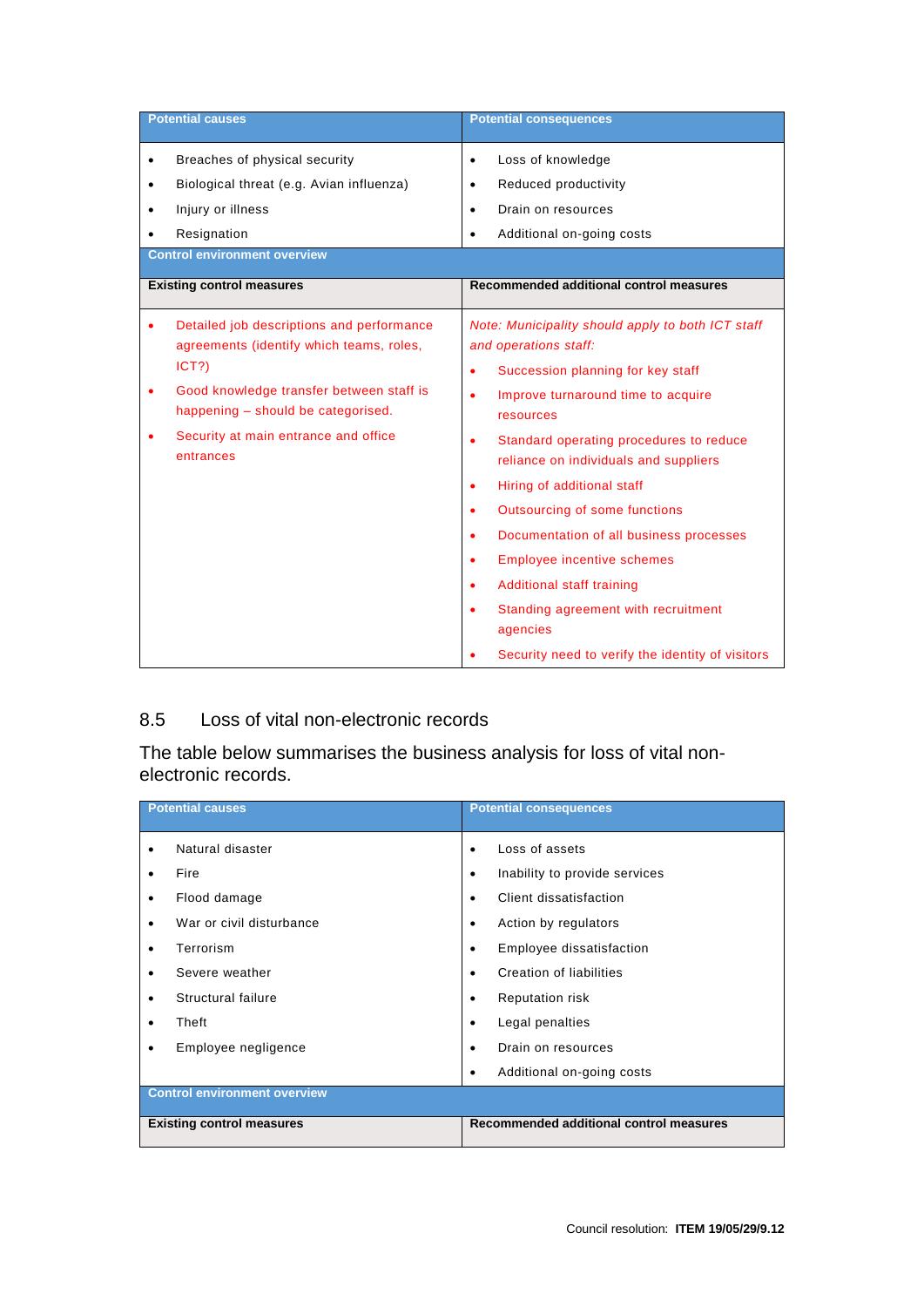|   | Fire suppression. (E.g. hose reels, fire<br>extinguishers & blankets) | ٠ | Automated fire suppression needs to be<br>installed in critical areas             |
|---|-----------------------------------------------------------------------|---|-----------------------------------------------------------------------------------|
| ٠ | Offices are well maintained                                           | ٠ | Verification of visitor identities                                                |
|   | Security at main building entrance and office                         | ٠ | Electronic archiving system                                                       |
|   | entrance<br><b>BC</b> only                                            | ٠ | Non electronic copies to be made and kept<br>offsite                              |
|   | File tracking system                                                  |   | Offsite storage and backups for electronic<br>archives                            |
|   | Filing room                                                           |   | Alternative business site to be established                                       |
|   |                                                                       |   | <b>Pertaining to BC:</b>                                                          |
|   |                                                                       |   | Fire marshals need to be identified and<br>trained                                |
|   |                                                                       | ٠ | Fire resistant safe and filing areas need to be<br>established                    |
|   |                                                                       |   | Fire and smoke detection systems need to be.<br>implemented in all critical areas |

### 8.6 Loss of precinct

# The table below summarises the business analysis for loss of precinct.

| <b>Potential causes</b>                                                                                                                                | <b>Potential consequences</b>                                                                                                                                                                                                                                                                                                                    |
|--------------------------------------------------------------------------------------------------------------------------------------------------------|--------------------------------------------------------------------------------------------------------------------------------------------------------------------------------------------------------------------------------------------------------------------------------------------------------------------------------------------------|
| Natural disasters<br>Severe weather<br>Fire<br>Flood<br>Biological threat (e.g. Avian Influenza)<br>$\bullet$<br>War or civil disturbance<br>Terrorism | Loss of assets<br>$\bullet$<br>Inability to provide services<br>$\bullet$<br>Client dissatisfaction<br>$\bullet$<br>Action by regulators<br>$\bullet$<br>Employee dissatisfaction<br>$\bullet$<br>Creation of liabilities<br>$\bullet$<br><b>Reputation risk</b><br>$\bullet$<br>Legal penalties<br>$\bullet$<br>Drain on resources<br>$\bullet$ |
|                                                                                                                                                        | Additional on-going costs<br>$\bullet$                                                                                                                                                                                                                                                                                                           |
| <b>Control environment overview</b>                                                                                                                    |                                                                                                                                                                                                                                                                                                                                                  |
| <b>Existing control measures</b>                                                                                                                       | Recommended additional control measures                                                                                                                                                                                                                                                                                                          |
| Fire and smoke detection systems<br>Fire suppression. (E.g. Data centre and ICT<br>wiring closets)<br>Offsite Data Backup's (partial/tape)             | Remote connectivity to be made available to<br>$\bullet$<br>key staff<br>Offsite storage and backups for electronic<br>$\bullet$<br>data<br>Detailed ICT and system recovery<br>$\bullet$<br>procedures<br>Replication of virtual servers to alternative<br>٠<br>sites<br>Alternative business site to be established                            |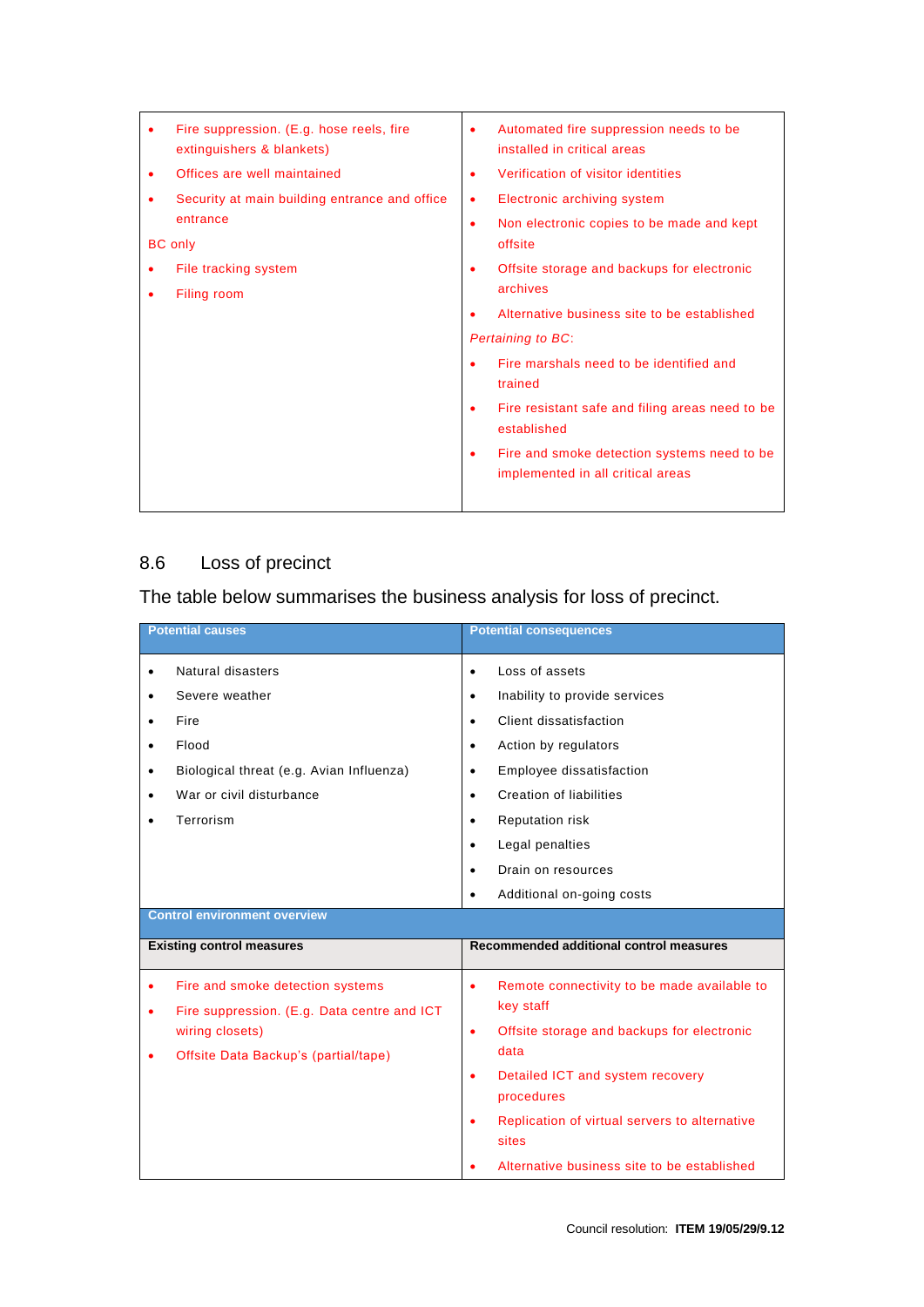| <b>Typical BC controls:</b>                                    |
|----------------------------------------------------------------|
| Fire marshals need to be identified and<br>trained             |
| Fire resistant safe and filing areas need to be<br>established |

#### 8.7 Loss of building

The table below summarises the business analysis for loss of building.

|                                                               | <b>Potential causes</b>                                                                                                            | <b>Potential consequences</b>                                                                                                                                                                                                                                                                                                                                                                                                                                                                                                                                                                                                                    |
|---------------------------------------------------------------|------------------------------------------------------------------------------------------------------------------------------------|--------------------------------------------------------------------------------------------------------------------------------------------------------------------------------------------------------------------------------------------------------------------------------------------------------------------------------------------------------------------------------------------------------------------------------------------------------------------------------------------------------------------------------------------------------------------------------------------------------------------------------------------------|
| $\bullet$<br>$\bullet$<br>$\bullet$<br>$\bullet$<br>$\bullet$ | Natural disaster<br>Fire<br>Flood<br>War or civil disturbance<br>Terrorism<br>Severe weather<br>Structural failure                 | Loss of assets<br>$\bullet$<br>Inability to provide services<br>$\bullet$<br>Client dissatisfaction<br>$\bullet$<br>Action by regulators<br>$\bullet$<br>Employee dissatisfaction<br>$\bullet$<br><b>Creation of liabilities</b><br>$\bullet$<br>Reputation risk<br>$\bullet$<br>Legal penalties<br>$\bullet$<br>Drain on resources<br>$\bullet$<br>Additional on-going costs<br>$\bullet$                                                                                                                                                                                                                                                       |
|                                                               | <b>Control environment overview</b>                                                                                                |                                                                                                                                                                                                                                                                                                                                                                                                                                                                                                                                                                                                                                                  |
|                                                               | <b>Existing control measures</b>                                                                                                   | Recommended additional control measures                                                                                                                                                                                                                                                                                                                                                                                                                                                                                                                                                                                                          |
| ٠<br>$\bullet$                                                | Offices are well maintained<br>Access Control at main building entrance<br>and office entrance<br>Offsite storage for some systems | $\bullet$<br>Remote connectivity to be made available to<br>key staff<br>Fire and smoke detection systems need to be<br>$\bullet$<br>implemented in all areas<br>Verification of visitor identities<br>$\bullet$<br>Offsite storage and backups for all electronic<br>$\bullet$<br>data<br>Detailed ICT and system recovery<br>$\bullet$<br>procedures<br>Replication of virtual servers to alternative<br>$\bullet$<br>sites<br>Alternative business site to be established<br><b>BC</b> specific controls<br>Fire marshals need to be identified and<br>$\bullet$<br>trained<br>Fire resistant safe and filing areas need to be<br>established |

#### 8.8 Denial of access to building

The table below summarises the business analysis for denial of access to building.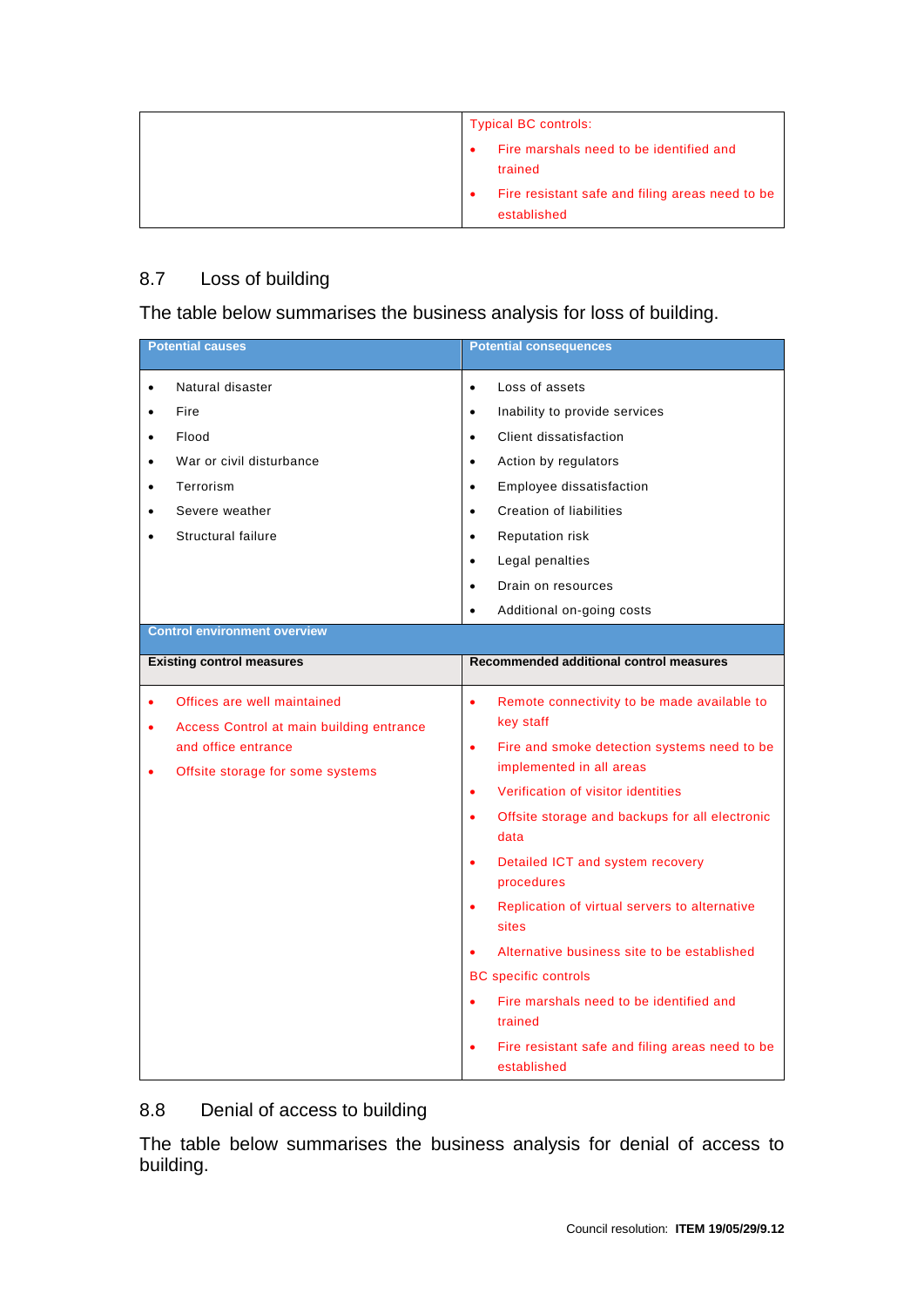|                                     | <b>Potential causes</b>                                         |           | <b>Potential consequences</b>                                  |
|-------------------------------------|-----------------------------------------------------------------|-----------|----------------------------------------------------------------|
| $\bullet$                           | Natural disaster                                                | $\bullet$ | Loss of assets                                                 |
|                                     | Fire                                                            | $\bullet$ | Inability to provide services                                  |
| $\bullet$                           | Flood                                                           | $\bullet$ | Client dissatisfaction                                         |
| $\bullet$                           | Biological threat (e.g. Avian Influenza,                        | ٠         | Action by regulators                                           |
|                                     | Anthrax hoax)                                                   | $\bullet$ | Employee dissatisfaction                                       |
| $\bullet$                           | Chemical spill                                                  | $\bullet$ | <b>Reputation risk</b>                                         |
| $\bullet$                           | War or Civil disturbance                                        | $\bullet$ | Legal penalties                                                |
|                                     | Terrorism                                                       | $\bullet$ | Drain on resources                                             |
|                                     | Severe weather                                                  | $\bullet$ | Additional on-going costs                                      |
|                                     | Structural failure                                              |           |                                                                |
| ٠                                   | Industrial dispute                                              |           |                                                                |
| <b>Control environment overview</b> |                                                                 |           |                                                                |
|                                     | <b>Existing control measures</b>                                |           | Recommended additional control measures                        |
|                                     | Fire and smoke detection systems                                | $\bullet$ | Remote connectivity to be made available to                    |
| ٠                                   | Fire suppression. (E.g. Data centre and ICT                     |           | key staff                                                      |
|                                     | wiring closets)                                                 | $\bullet$ | Verification of visitor identities                             |
| $\bullet$                           | Offices are well maintained. ICT office is well<br>maintained   | $\bullet$ | Offsite storage and backups for all electronic<br>data         |
| ٠                                   | Access Control at main building entrance and<br>office entrance | $\bullet$ | Detailed ICT and system recovery<br>procedures                 |
|                                     | Offsite storage of some data                                    | $\bullet$ | Replication of virtual servers to alternative<br>sites         |
|                                     |                                                                 |           | Alternative business site to be established                    |
|                                     |                                                                 |           | <b>BC</b> controls:                                            |
|                                     |                                                                 |           | Fire marshals need to be identified and<br>trained             |
|                                     |                                                                 | $\bullet$ | Fire resistant safe and filing areas need to be<br>established |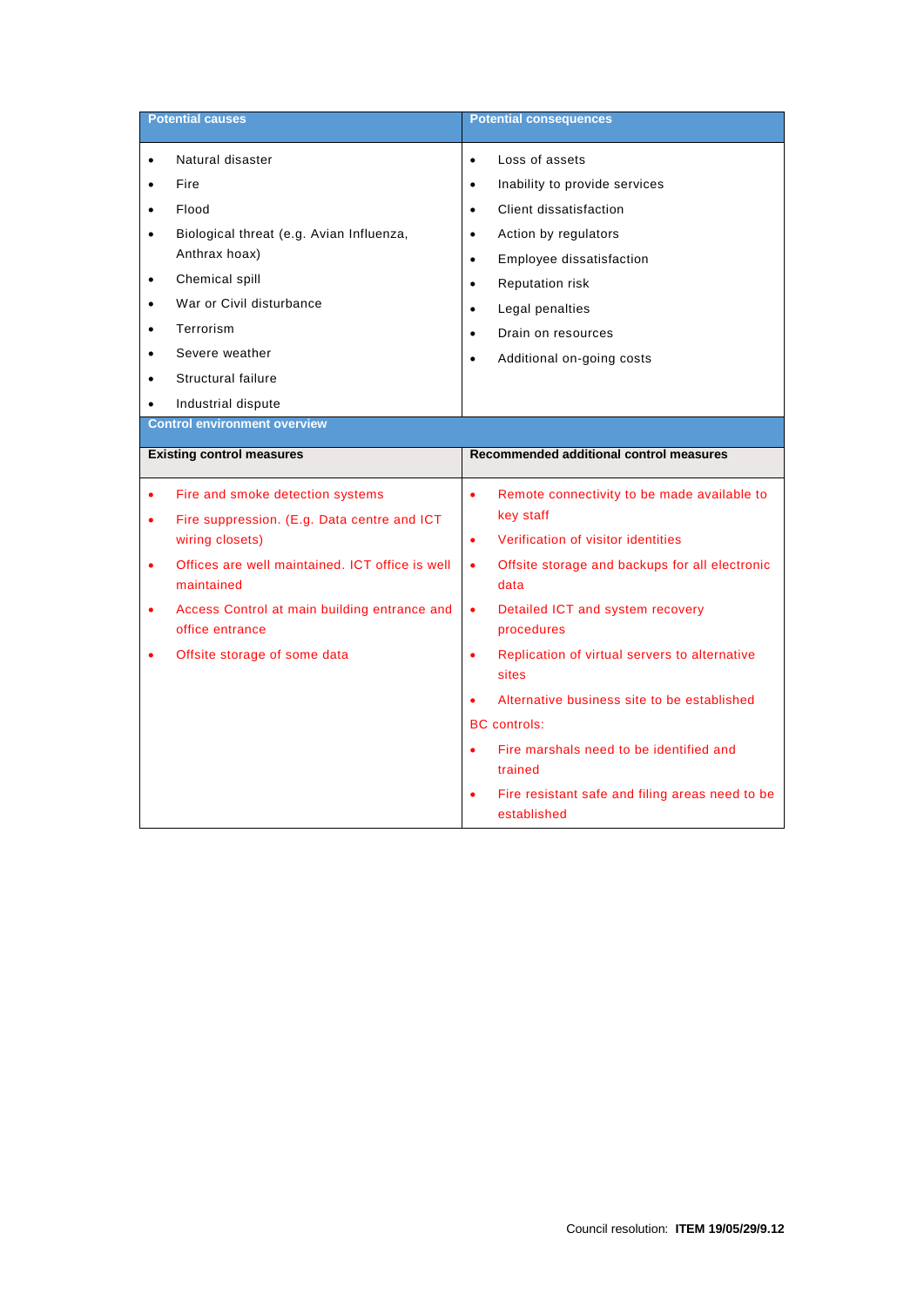### <span id="page-14-0"></span>**9. AVAILABILITY AND RECOVERY REQUIREMENTS**

#### 9.1 Critical business functions

The MTO is the amount of time the identified critical business function may be unavailable before the Municipality is severely impacted. The RPO is the worst data loss that the Municipality is willing to accept. In other words, this is the point from which recovery of lost data must take place. The MTO and RPO are based on a 24 hour day/ 7 day week allowed for recovery.

#### 9.2 **ICT** recovery requirements

#### 9.2.1 General Terms

The figure below depicts an example of ICT recovery requirements in terms of:

(1) Disaster alert: The time taken to alert Municipality that a potential disaster has occurred

(2) Evaluation/Damage assessment: The time taken to assess the damage of a potential disaster

(3) Disaster declaration assessment: The time taken to assess whether to declare an actual disaster situation



The recovery time objective (RTO) is the time taken to restore the infrastructure and hand it over to the business teams. The RTO is the difference between the MTO and the time required to declare a disaster.

For example: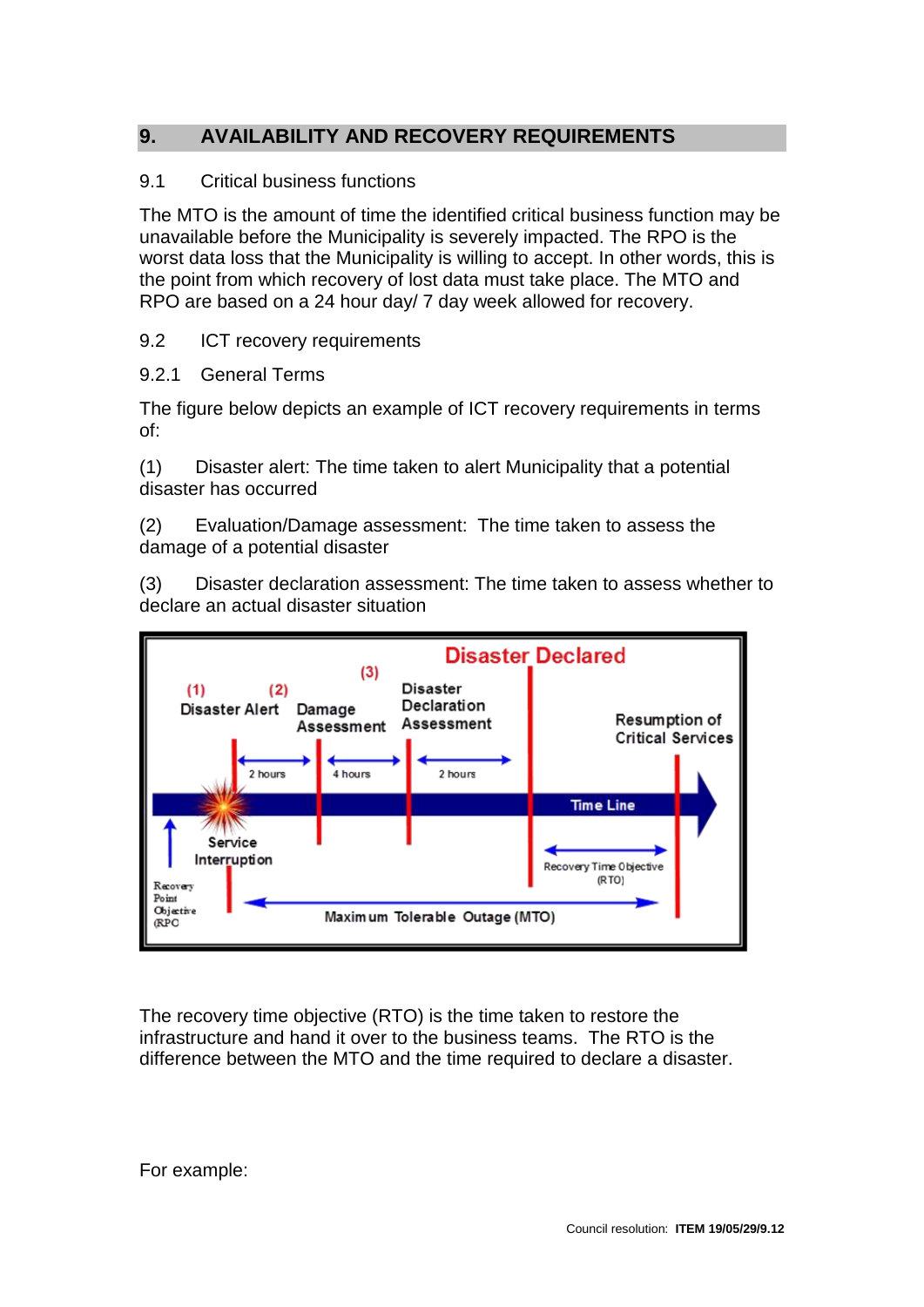If the MTO for a system is 24 hours and it takes the Municipality 8 hours to declare a disaster, the RTO for that system is 16 hours.

9.2.2 Deriving the ICT Service Recovery requirements

The ICT service recovery requirements are derived by assessing the business systems (applications) and dependent technology that support the critical business functions (see Section 9.1). These are then mapped into the ICT recovery requirements table, and the recovery requirements (MTO, RPO and RTO), and dependencies are mapped to these ICT services

Note: The MTO, RTO and RPO are based on a 24 hour day allowable for recovery.

#### <span id="page-15-0"></span>**10. CONTINUITY RESOURCE ANALYSIS**

This section assesses the employees, resources and applications required to ensure business continuity in the event of a disaster.

10.1 Applications required per Department

The table below summarises the core applications required for the departments

**Legend:**

| <b>Division</b>       | <b>ERP</b>                | <b>Collaborator</b> | <b>CAPMAN</b>  | <b>IGNITE</b> | <b>EUNOMIA</b> |
|-----------------------|---------------------------|---------------------|----------------|---------------|----------------|
| Office of the<br>MM   |                           |                     | ×              |               |                |
| Administration        | x                         |                     | $\pmb{\times}$ | ✓             |                |
| Technical<br>Services | $\boldsymbol{\mathsf{x}}$ |                     | ×              |               | x              |
| Human<br>Resources    | $\boldsymbol{\mathsf{x}}$ |                     |                |               | $\pmb{\times}$ |
| Financial<br>Services |                           |                     | x              |               |                |

In addition to the core applications summarised in

#### **[Table](#page-30-0)** 2 **all staff will require email, Internet and MS Office.**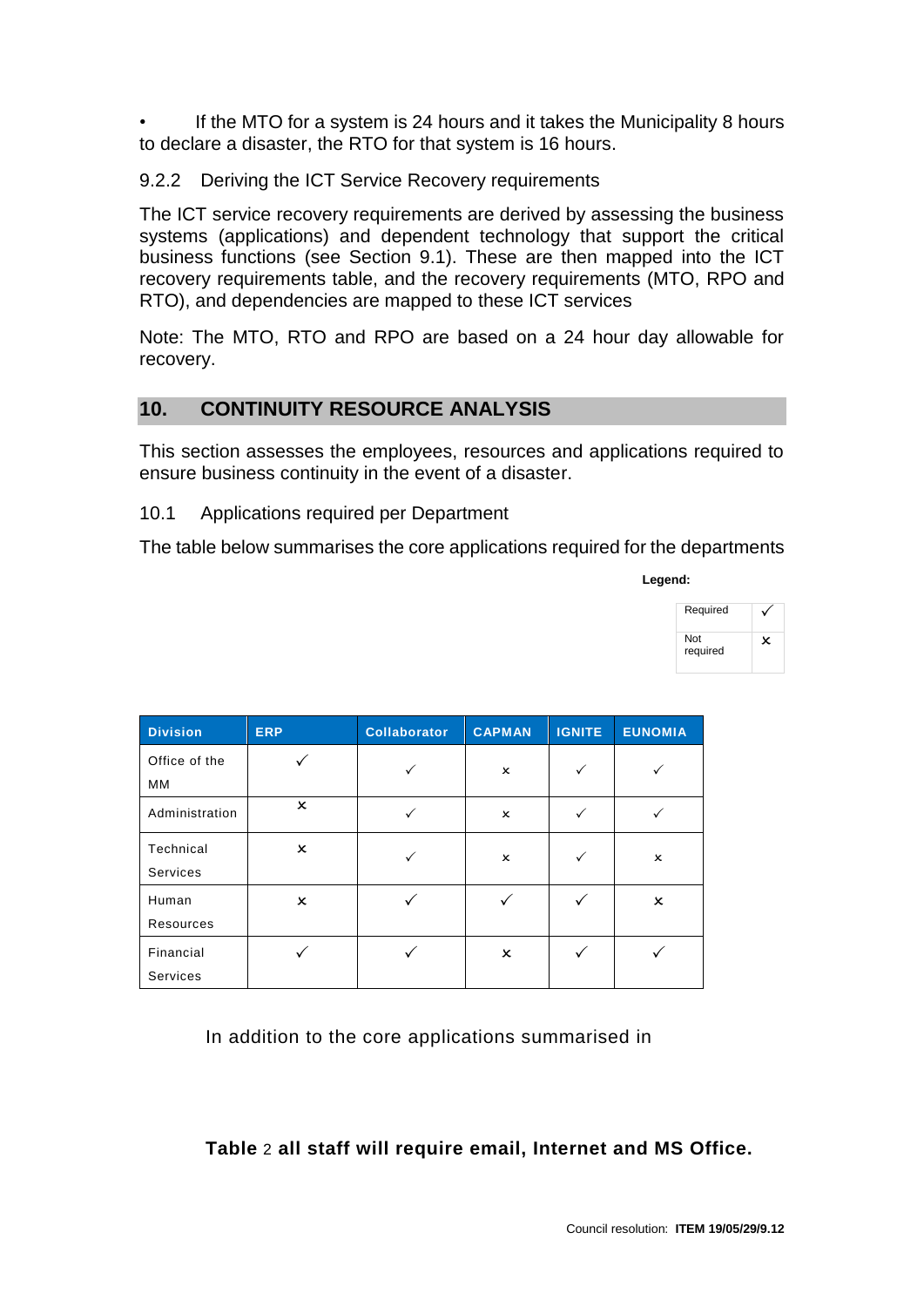- 10.1.1 Department: Office of Municipal Manager
	- SAMRAS **Collaborator** Capman IGNITE Eunomia
- 10.1.2 Department: Finance
	- SAMRAS **Collaborator** Capman **IGNITE** Eunomia
- 10.1.3 Department: Technical Services
	- SAMRAS **Collaborator** Capman IGNITE Eunomia
- 10.1.4 Department: Administration and Community Services
	- SAMRAS **Collaborator IGNITE** Eunomia

#### <span id="page-16-0"></span>**11. BUSINESS CONTINUITY STRATEGY**

The strategy provided is with regard to ICT provision of controls and DR capability, which can be implemented to support the business functions

|           | Strategy recommendations for the current sites technologies             |
|-----------|-------------------------------------------------------------------------|
|           | Establish an offsite backup system to ensure all critical data is being |
|           | backed up effectively                                                   |
|           | Implement replication of critical services through a virtual            |
|           | environment                                                             |
|           | Implement electronic archiving to allow archiving of critical           |
| documents |                                                                         |
|           | Implement automated fire suppression systems                            |
|           | Implement environmental monitoring                                      |
|           | Document system recovery procedures for current systems                 |
|           | Implement a single integrated directory services environment            |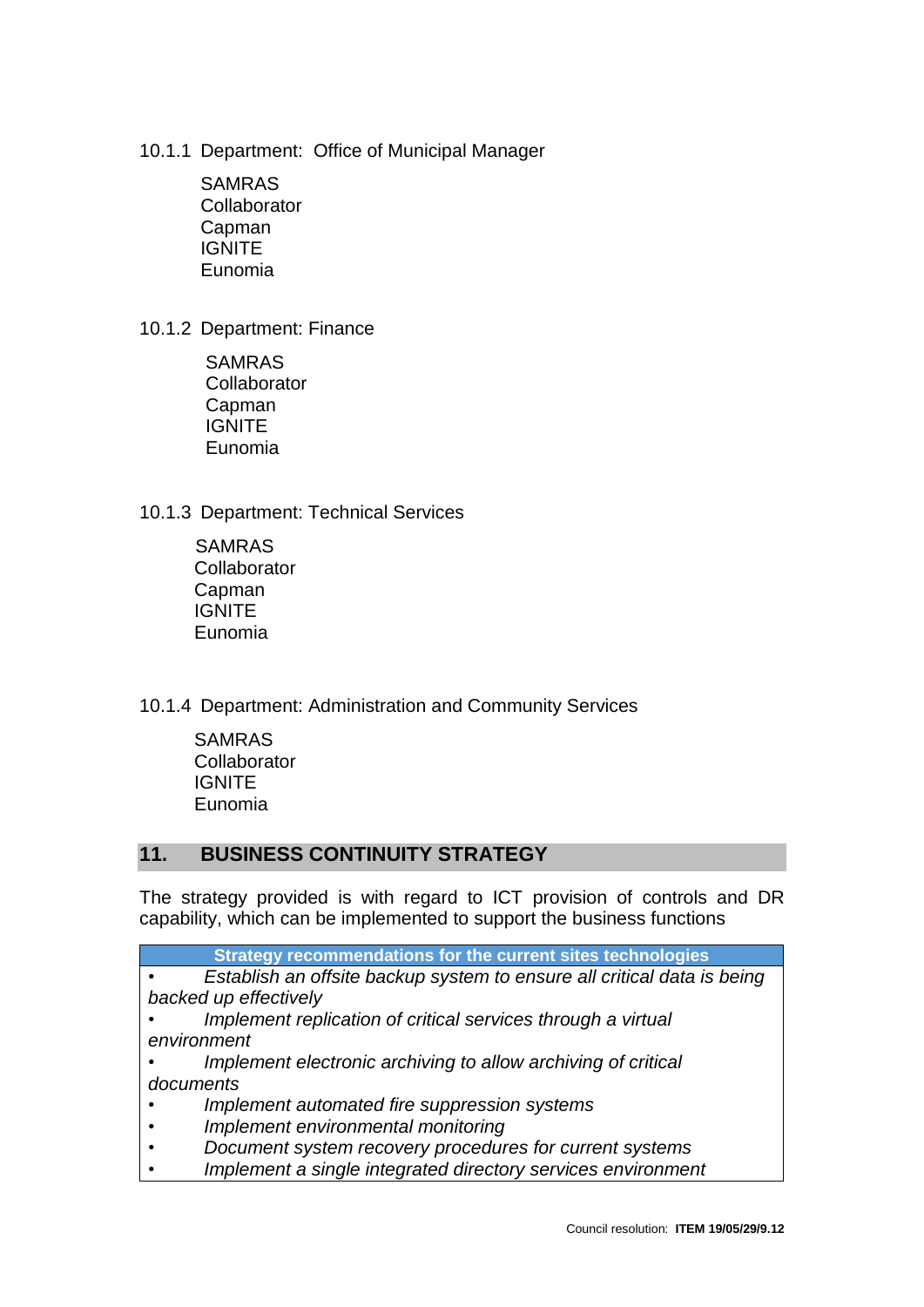*• Sign service level agreements with technology suppliers*

*• Implement change control and root cause analysis*

**Strategy recommendations for the recovery site technologies**

Allow remote connectivity into the environment for remote employees not allocated to the building (Typically plan for 3G, Internet, wireless, VPN services)

• Have adequate networks to support the recovery of the systems required to continue business operations

Have sufficient facilities to support the hosting of key business systems and associated dependencies

• Permanent area to host offsite storage, backups and servers for replication from ELM

### <span id="page-17-0"></span>**12. CONFIDENTIALITY AND NON-DISCLOSURE**

This document is confidential and must be treated as such. Distribution and usage of this document is subject to the signed confidentiality clause stipulated in employee contracts.

### <span id="page-17-1"></span>**13. ADMINISTRATION OF BUSINESS IMPACT ANALYSIS**

The ICT Manager is responsible for maintaining the ICT DR Business Impact Analysis document. The document must be reviewed and approved on an annual basis.

#### <span id="page-17-2"></span>**14. DELEGATION OF RESPONSIBILITY**

In accordance with the ICT Governance Policy, it is the responsibility of the Municipal Manager to determine the delegation of authority, responsibilities and accountability to the Management with regards to the Corporate Governance of ICT.

#### <span id="page-17-3"></span>**15. EXCEPTIONS**

15.1 This Business Impact Analysis does not include the Business Continuity Plan.

#### <span id="page-17-4"></span>**16. IMPLEMENTATION ROADMAP**

| <b>Time Period</b>             |    | Year 1         |    |    |    |                | Year 2         |               |    |                | Year 3 |              |
|--------------------------------|----|----------------|----|----|----|----------------|----------------|---------------|----|----------------|--------|--------------|
| Actions                        | Q1 | Q <sub>2</sub> | Q3 | Q4 | Q1 | Q <sub>2</sub> | Q <sub>3</sub> | Q4            | Q1 | Q <sub>2</sub> | Q3     | Q4           |
| Prep & housekeeping            |    |                |    |    |    |                |                |               |    |                |        |              |
| Kickoff with Line Managers,    |    |                |    |    |    |                |                |               |    |                |        |              |
| Application Owners & ICT       |    |                |    |    |    |                |                |               |    |                |        |              |
| Manager.                       |    |                |    |    |    |                |                |               |    |                |        |              |
| <b>Assessment Preparation:</b> |    |                |    |    |    |                |                |               |    |                |        |              |
| populate Appendices            |    |                |    |    |    |                |                |               |    |                |        |              |
| A.1, A.2, A.3, A.4.            |    |                |    |    |    |                |                |               |    |                |        |              |
| Awareness campaign: Key        |    |                |    |    |    |                |                |               |    |                |        |              |
| stakeholders & Municipal       |    |                |    |    |    |                |                | Coundil resol |    |                |        | 9/05/29/9.12 |
| Mgt                            |    |                |    |    |    |                |                |               |    |                |        |              |
| Perform Assessment &           |    |                |    |    |    |                |                |               |    |                |        |              |
| deliver to ICT & ICT DR Team   |    |                |    |    |    |                |                |               |    |                |        |              |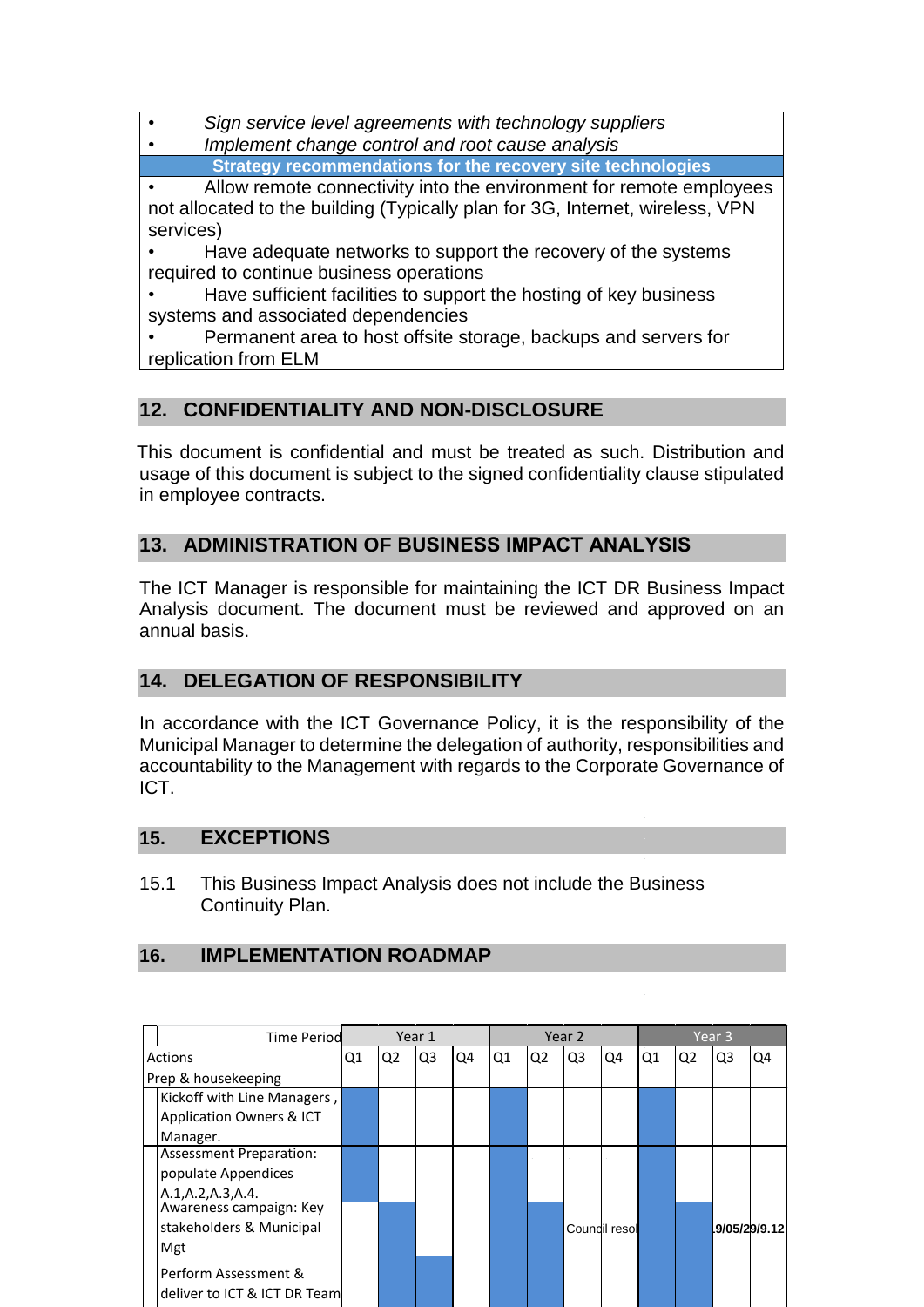# **Appendix A Appendix A: Business Overview**

**Appendix A.1 Organogram**

<span id="page-18-0"></span>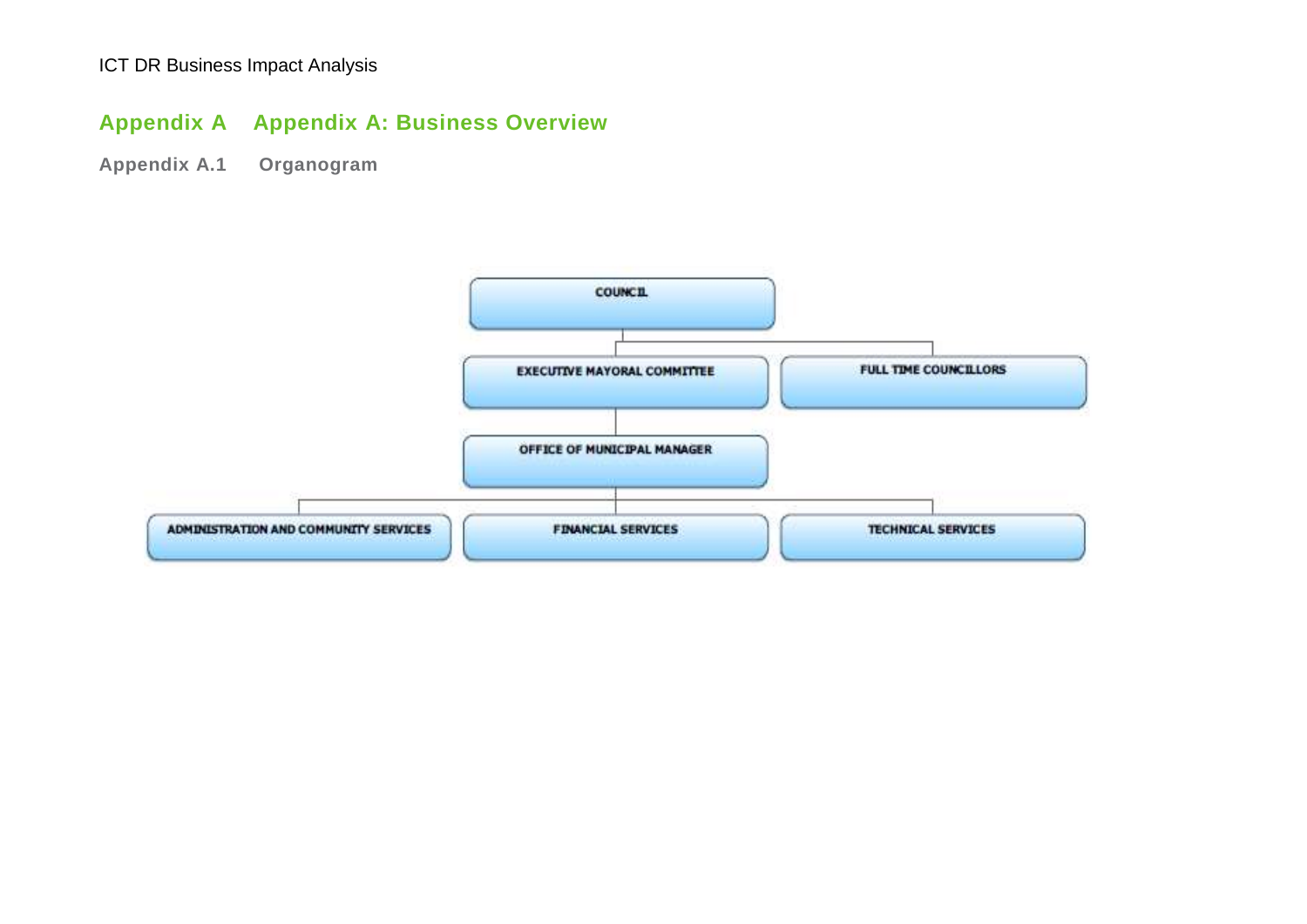| : Buildings and Municipal Operations Locations | <b>Appendix A.2</b> |  |  |  |  |
|------------------------------------------------|---------------------|--|--|--|--|
|------------------------------------------------|---------------------|--|--|--|--|

| <b>Municipal Function</b>                                                               | Main Building Address Floor or Room Nos |        | <b>Other Building</b><br>Address(es) | <b>Flors/Rooms/Outbuildings</b> |
|-----------------------------------------------------------------------------------------|-----------------------------------------|--------|--------------------------------------|---------------------------------|
| Administration                                                                          | 58 Long Street,<br>Moorreesburg, 7310   | Ground |                                      |                                 |
| Community<br>Development, Strategic<br><b>Services and Technical</b><br><b>Services</b> | 64 Long Street,<br>Moorreesburg, 7310   | Ground |                                      |                                 |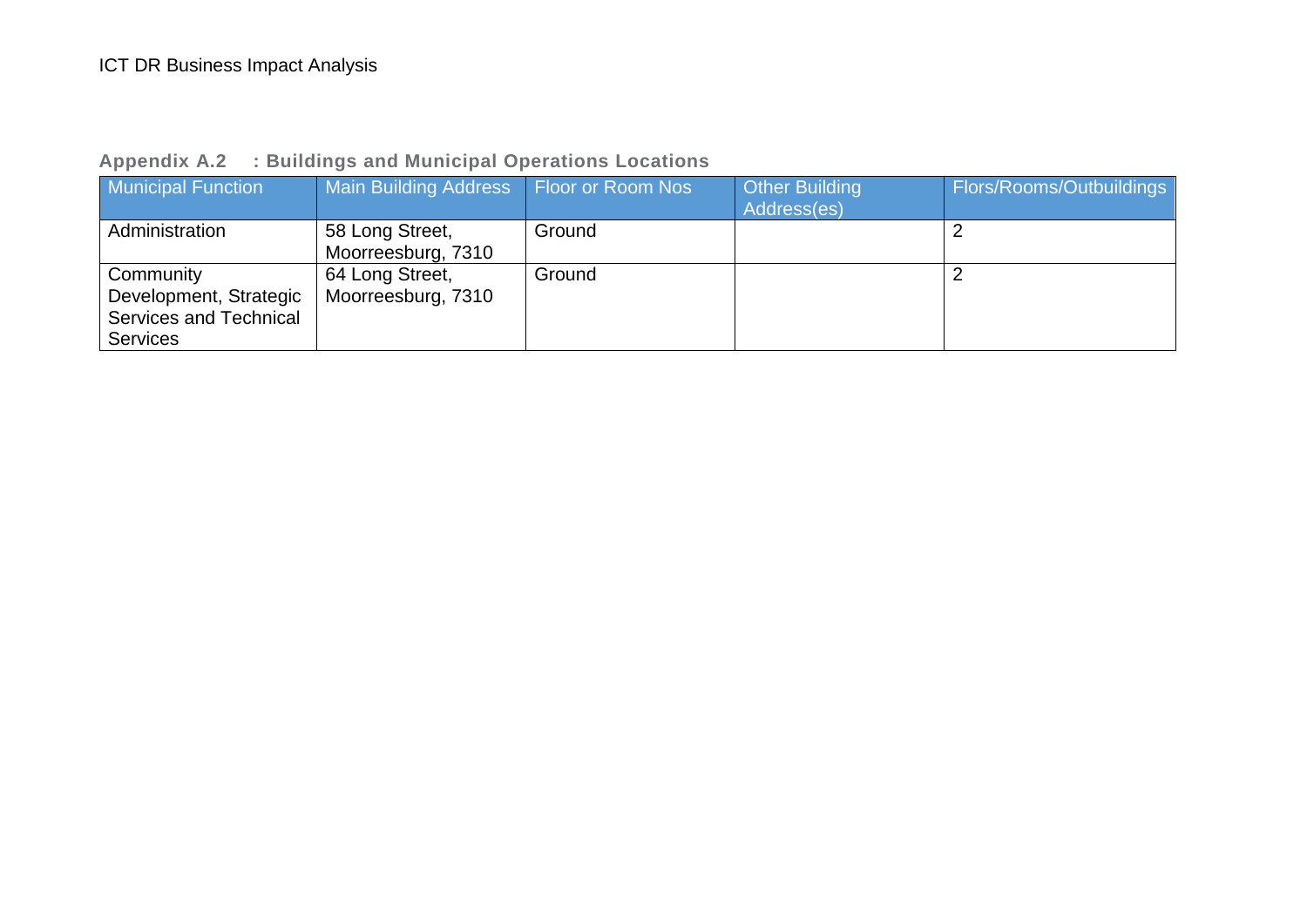# **Appendix A.3 Municipal High Level Functions**

| <b>Department</b>                                  | <b>Division</b>                | <b>Functions</b>                                                                                                                                                                                                                                                                                                                                                                                                                                                                                                       |
|----------------------------------------------------|--------------------------------|------------------------------------------------------------------------------------------------------------------------------------------------------------------------------------------------------------------------------------------------------------------------------------------------------------------------------------------------------------------------------------------------------------------------------------------------------------------------------------------------------------------------|
| Administration and<br>Community<br><b>Services</b> | Administration                 | <b>Generate and Distribute of Electronic Agendas</b><br><b>Compilation of Annual Report and Oversight Report</b><br>٠<br><b>Secretariat</b><br>$\bullet$<br><b>Councillor Support</b><br>٠                                                                                                                                                                                                                                                                                                                             |
|                                                    | Administration                 | <b>Records and Archive</b><br>٠<br><b>Switchboard and Reception</b><br>٠<br>Reprography<br>٠<br><b>Caretaking and Cleaning services</b>                                                                                                                                                                                                                                                                                                                                                                                |
|                                                    | <b>Fire Services</b>           | <b>Fire Safety and Fire prevention Strategic Planning</b><br>٠<br><b>Enforcement of Fire Protection Regulations</b><br>٠<br><b>Risk Reduction strategies</b><br>٠<br><b>Public Fire Education</b><br><b>Scholar Education</b><br>٠<br><b>Industry, Agricultural and Commerce Emergency Readiness</b><br><b>Training</b><br><b>Community Based Fire Awareness Training</b><br>٠<br><b>Vulnerability and Risk Assessment Audits</b><br>٠<br><b>Cooperation Agreements</b><br>٠<br><b>Review Fire Safety by-laws</b><br>٠ |
|                                                    | <b>Air Quality</b><br>Disaster | <b>Ambient Air quality monitoring</b><br>٠<br>Emission Reduction / Control Strategies in Domestic fuel,<br>٠<br>transportation emissions, emissions from mining activities,<br>emissions from agricultural activities, emissions from<br>Industrial activities, waste disposal activities and emissions<br>from biomass burning.<br><b>Risk Assessment</b><br>٠                                                                                                                                                        |
|                                                    | <b>Management</b>              | Risk Reductions (Aligning frameworks and planning)<br>٠<br><b>Response and recovery</b><br>٠<br><b>Integration and Comprehensive Information Management</b><br>$\bullet$<br>and Communication<br>Education, training, public awareness and research                                                                                                                                                                                                                                                                    |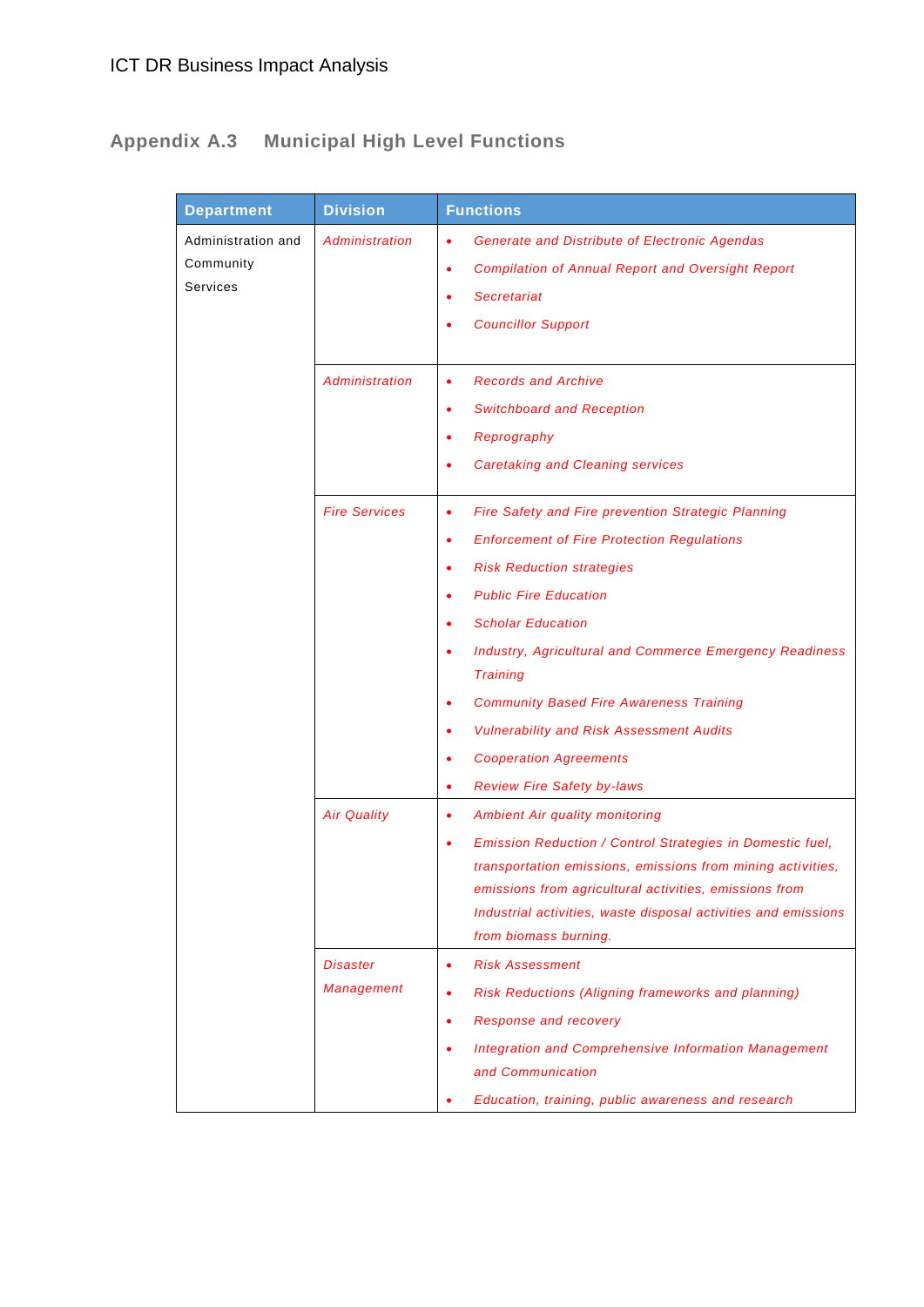| <b>Department</b> | <b>Division</b>                              | <b>Functions</b>                                                                                                                                                                                                                                                                                                                                                                                                                                                                                                                                                                                                                                                                                                                                                                                                                                                                                                                                                                                                                                                                                              |  |  |
|-------------------|----------------------------------------------|---------------------------------------------------------------------------------------------------------------------------------------------------------------------------------------------------------------------------------------------------------------------------------------------------------------------------------------------------------------------------------------------------------------------------------------------------------------------------------------------------------------------------------------------------------------------------------------------------------------------------------------------------------------------------------------------------------------------------------------------------------------------------------------------------------------------------------------------------------------------------------------------------------------------------------------------------------------------------------------------------------------------------------------------------------------------------------------------------------------|--|--|
|                   | <b>Municipal</b><br>Environmental<br>Health  | Monitoring of water reticulation systems<br>٠<br>Monitoring of quality and availability of water intended for<br>$\bullet$<br>human consumption, recreation or industrial use<br>Regulartaking and analysis of water samples<br>٠<br>Identify and control sources of water pollution<br>٠<br>Protection of water sources and resources by enforcement<br>$\bullet$<br>of laws an regulations relating to water quality<br>Ensure water supply that is save for human consumption<br>$\bullet$<br>and complies with the Water Services Act, 1997 (Act no.<br>108 of 1997) and SANS Code 241<br>Implementation of health and hygiene awareness actions<br>٠<br>and eductaion relating to water quality, water supply and<br>sanitation<br><b>Food Control</b><br>٠<br><b>Waste Management</b><br>٠<br><b>Health Survaillance of premises</b><br>$\bullet$<br>Surveillance and Prevention of contagious diseases,<br>٠<br>excluding immunisation<br><b>Vector Control</b><br>٠<br><b>Environmental Pollution Control</b><br>٠<br>Save handeling of chemical substances<br>٠<br>Disposal of the dead<br>$\bullet$ |  |  |
| Office of the     | Ganzekraal<br><b>Holiday Resort</b><br>Human | <b>Administration of Resort</b><br>٠<br><b>Repairs and Maintenance on Resort</b><br>$\bullet$<br>2                                                                                                                                                                                                                                                                                                                                                                                                                                                                                                                                                                                                                                                                                                                                                                                                                                                                                                                                                                                                            |  |  |
| Municipal Manager | <b>Resources</b><br><b>Internal Audit</b>    | Internal Audit provides the municipality with reasonable<br>٠<br>assurance regarding Risk Management, Controls and<br>Governance.<br><b>Risk based Audits</b><br>٠                                                                                                                                                                                                                                                                                                                                                                                                                                                                                                                                                                                                                                                                                                                                                                                                                                                                                                                                            |  |  |
|                   | Community and<br><b>Social Services</b>      | Promoting the Social wellbeing in the community<br>٠<br>Social Development and community outreach focusing on<br>$\bullet$<br>vulnerable people in the society<br><b>Early Childhood Development</b><br>٠<br><b>First Aid Training</b><br>٠<br><b>Elderly support (Golden Games)</b><br>٠<br>Promote gender equity and to end gender based violence<br>٠                                                                                                                                                                                                                                                                                                                                                                                                                                                                                                                                                                                                                                                                                                                                                      |  |  |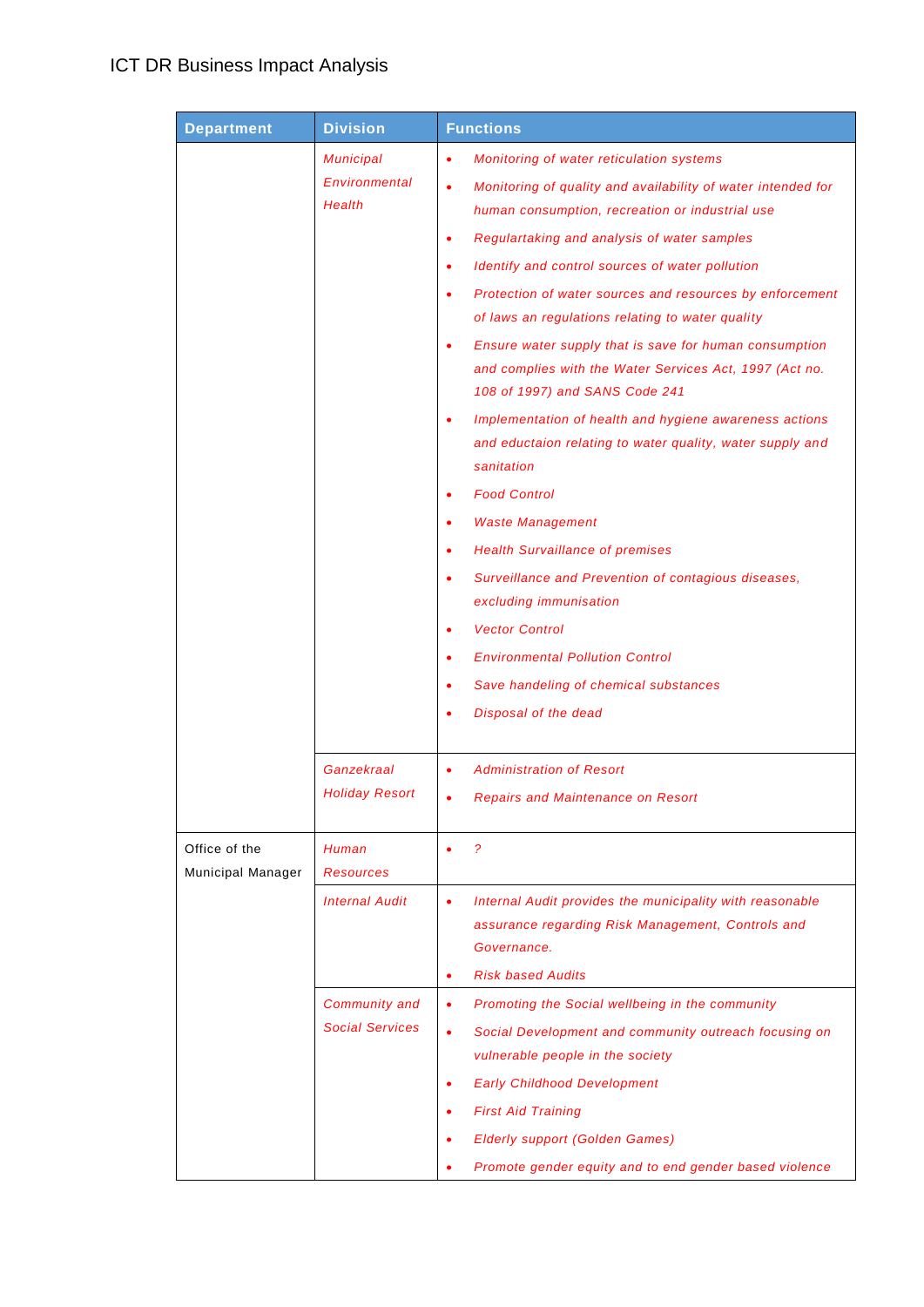| <b>Department</b> | <b>Division</b>         | <b>Functions</b>                                                               |
|-------------------|-------------------------|--------------------------------------------------------------------------------|
|                   | <b>Tourism</b>          | Pursuing economic growth and facilitation of job<br>$\bullet$<br>opportunities |
|                   | <b>Public Relations</b> | Quarterly newsletter<br>٠                                                      |
|                   |                         | <b>Internal newsletter</b><br>٠                                                |
|                   |                         | <b>Campaigns and awareness</b><br>٠                                            |
|                   |                         | Digital Communication (Social Media and Website)<br>٠                          |
|                   | <b>Expenditure</b>      | <b>Manage payments</b><br>٠                                                    |
|                   |                         |                                                                                |
|                   |                         |                                                                                |
| Finance           | Revenue                 | <b>Manage cashiering</b><br>٠                                                  |
|                   |                         | <b>Manage monthly billing</b><br>٠                                             |
|                   |                         | Manage customer care<br>٠                                                      |
|                   | <b>Credit control</b>   | <b>Manage disconnections</b><br>٠                                              |
|                   |                         | Manage indigent consumers<br>٠                                                 |
|                   |                         | Manage legal process<br>٠                                                      |
|                   | <b>Information</b>      | Ensure all servers are operational<br>٠                                        |
|                   | <b>Technology</b>       | Ensure all Municipal systems are functioning correctly<br>٠                    |
|                   |                         | Ensure connectivity is functioning optimally<br>٠                              |
|                   |                         | Support of all Municipality users and councillors<br>٠                         |
|                   |                         | Ensure security of Municipal systems and information<br>٠                      |
|                   |                         | Ensure effective backups of data and critical systems<br>٠                     |
|                   |                         | Investigate new technologies and best practices                                |
|                   |                         | Manage and develop ICT policies                                                |
|                   |                         | Management of ICT assets and infrastructure<br>٠                               |
|                   | Pay office              | Manage the pay office<br>٠                                                     |
|                   | Supply chain            | Procure goods and services<br>٠                                                |
|                   |                         | Manage the bid office<br>٠                                                     |
|                   | Internal control        | Manage internal control<br>٠                                                   |
|                   | <b>AFS</b>              | Prepare annual financial statements<br>٠                                       |
|                   | <b>Budget office</b>    | Manage and oversee the budget office<br>٠                                      |
|                   |                         | ٠                                                                              |

**Appendix A.4 Business Applications**

This table must represent all high and medium priority business applications used within the Municipality.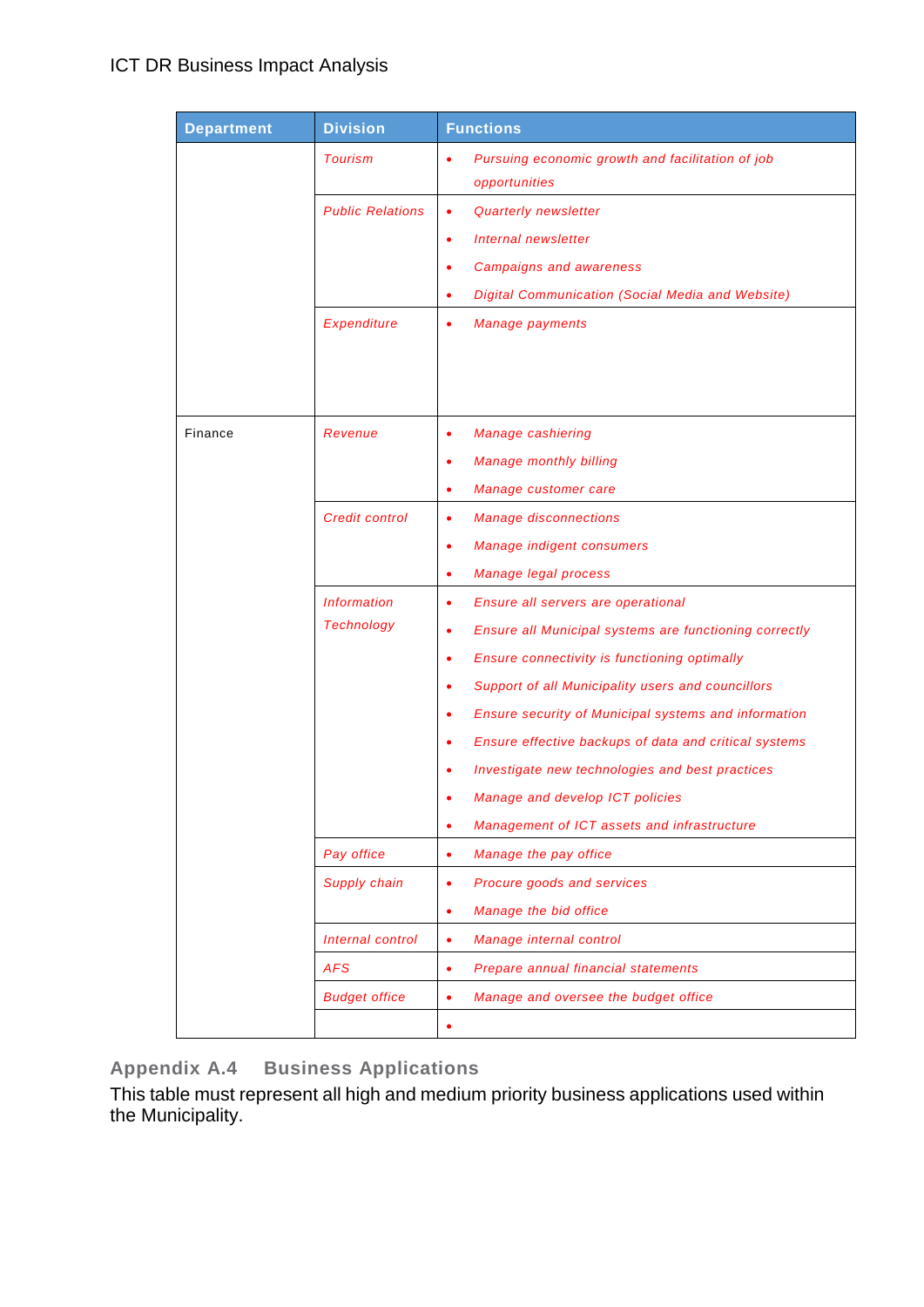| <b>Business application</b>   | <b>Application description</b>                               | <b>Used by</b>                                                                                                                                                                                                                                    |
|-------------------------------|--------------------------------------------------------------|---------------------------------------------------------------------------------------------------------------------------------------------------------------------------------------------------------------------------------------------------|
| Email                         | <b>Electronic messaging system</b>                           | All                                                                                                                                                                                                                                               |
| <b>MS Office</b>              | Office productivity suite                                    | All                                                                                                                                                                                                                                               |
| <b>SAMRAS</b>                 | Municipal financial management<br>system                     | <b>Office of the Municipal</b><br>$\bullet$<br>Manager<br>Administration and<br><b>Community Development</b><br>- Administration<br><b>Human Resources</b><br>$Finance - All$<br><b>Community Services</b><br>٠<br><b>Technical Services</b><br>٠ |
| Collaborator                  | Document tracking system used to<br>track document locations | Administration and<br>٠<br><b>Community Development</b><br>- Records Management<br><b>Extended Management</b><br>٠                                                                                                                                |
| <b>Deedsweb</b>               | Land and property valuation                                  | <b>Finance</b><br>$\bullet$                                                                                                                                                                                                                       |
| <b>Fortigate Firewall</b>     | Fortigate                                                    | Finance - Information<br>٠<br><b>Technology</b>                                                                                                                                                                                                   |
| <b>MimeCast</b>               | <b>Mail filtering</b>                                        | <b>Finance - Information</b><br>$\bullet$<br><b>Technology</b>                                                                                                                                                                                    |
| <i><u><b>Internet</b></u></i> | Internet access                                              | All                                                                                                                                                                                                                                               |
| <b>GIS</b>                    | <b>Geographical Information System</b>                       | <b>Technical Services</b><br>٠                                                                                                                                                                                                                    |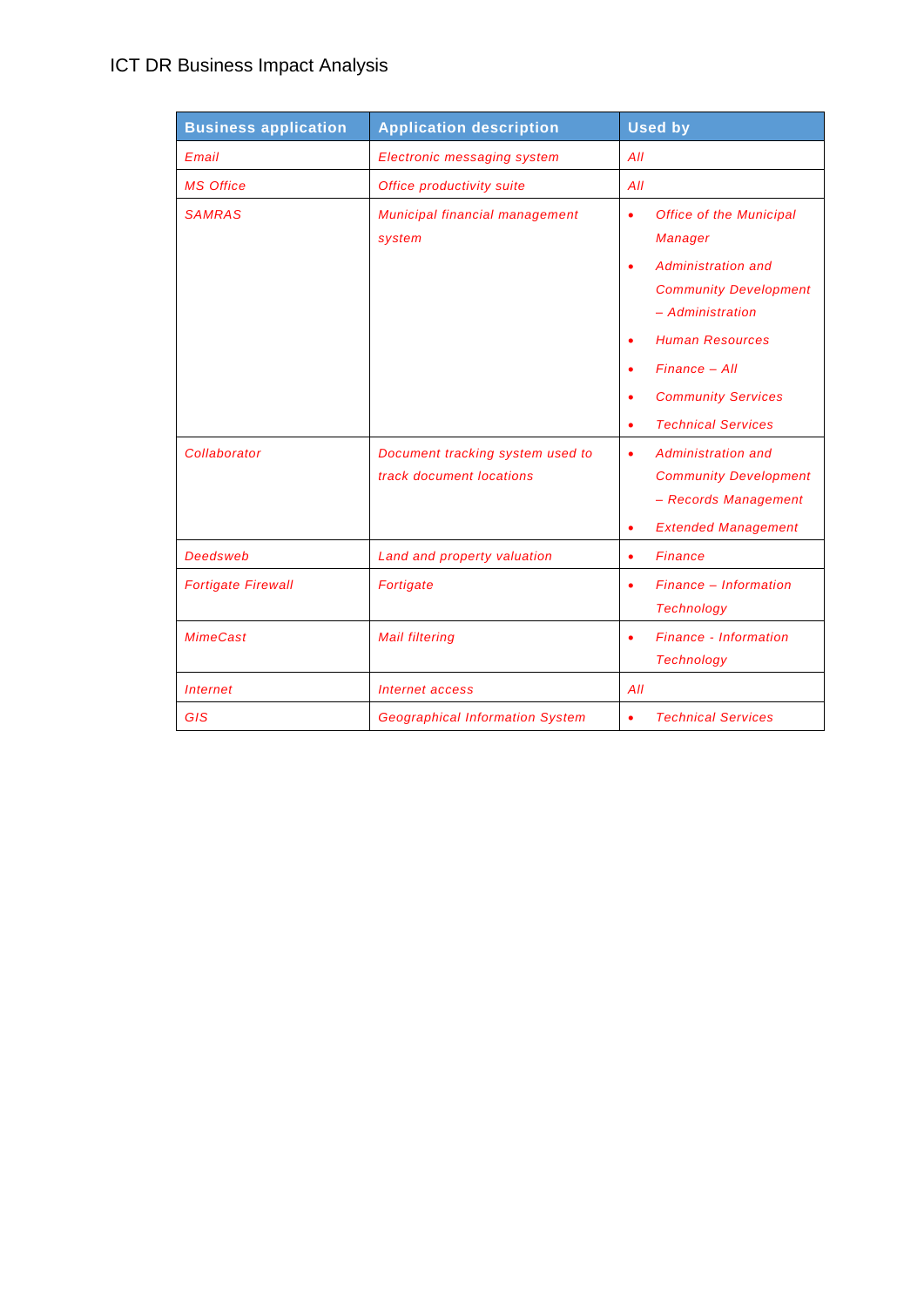### <span id="page-24-0"></span>**Appendix B ASSESSMENT TEMPLATES**

#### **Appendix B.1 Critical Business Functions Requirements**

The following table reflect the Municipality's critical business function requirements. This table should also be submitted to the Appendix section of the ICT DR Plan document*.*

| <b>Critical business</b>        | <b>Performed by</b>                           | <b>Freque</b>   | <b>Systems used</b>    | <b>MTO</b> | <b>RPO</b>  | <b>Onsite</b>  |
|---------------------------------|-----------------------------------------------|-----------------|------------------------|------------|-------------|----------------|
| functions                       |                                               | ncy             |                        |            |             | <b>users</b>   |
| Support to council and<br>staff | Administration                                | <b>Daily</b>    | Email                  | 1 week     | <b>None</b> | 8              |
|                                 | and Community                                 |                 |                        |            |             |                |
|                                 | <b>Services</b>                               |                 |                        |            |             |                |
| Compilation and                 | <b>Administration and</b><br><b>Community</b> | Daily           | <b>MS Office</b>       | 1 day      | <b>None</b> | 4              |
| management of                   | <b>Services</b>                               |                 | Email                  |            |             |                |
| agendas, minutes,               |                                               |                 |                        |            |             |                |
| items and                       |                                               |                 |                        |            |             |                |
| correspondence                  |                                               |                 |                        |            |             |                |
| Compile and                     | <b>Administration and</b><br><b>Community</b> | Daily           | <b>MS Office</b>       | 1 week     | <b>None</b> | $\mathcal I$   |
| maintain resolution             | Services                                      |                 |                        |            |             |                |
| register                        |                                               |                 |                        |            |             |                |
| Manage office                   | <b>Administration and</b>                     | Daily           | <b>Manual process</b>  | 1 month    | <b>None</b> | $\mathbf{1}$   |
| cleaners                        | <b>Community</b><br><b>Services</b>           |                 |                        |            |             |                |
| Manage switchboard              | <b>Administration and</b>                     | Daily           | <b>Manual process</b>  | 1 day      | <b>None</b> | $\overline{2}$ |
|                                 | <b>Community</b>                              |                 |                        |            |             |                |
|                                 | <b>Services</b>                               |                 |                        |            |             |                |
| Manage registry                 | <b>Administration and</b>                     | Daily           | <b>Manual process</b>  | 1 day      | <b>None</b> | $\overline{4}$ |
|                                 | Community<br><b>Services</b>                  |                 |                        |            |             |                |
| Manage filing                   | <b>Administration and</b>                     | Daily           |                        | 1 day      | <b>None</b> | $\overline{2}$ |
|                                 | <b>Community</b>                              |                 | Collaborator           |            |             |                |
|                                 | <b>Services</b>                               |                 |                        |            |             |                |
| Manage file storage             | <b>Administration and</b>                     | Daily           | <b>Manual process</b>  | 1 day      | <b>None</b> | $\overline{2}$ |
|                                 | Community<br><b>Services</b>                  |                 |                        |            |             |                |
|                                 | <b>Financial Services</b>                     | <b>Annually</b> |                        | 1 week     | <b>None</b> | $\overline{2}$ |
| Manage and maintain             |                                               |                 | <b>SAMRAS</b>          |            |             |                |
| immovable asset                 |                                               |                 |                        |            |             |                |
| register                        |                                               |                 |                        |            |             |                |
| Manage recruitment              | <b>Human Resources</b>                        | Weekly          | <b>Manual process</b>  | 1 week     | None        | 2              |
| and selection                   |                                               |                 |                        |            |             |                |
|                                 |                                               |                 |                        |            |             |                |
| Manage labour                   | Human                                         | Ad-hoc          | <b>Manual process</b>  | 1 week     | <b>None</b> | $\overline{2}$ |
| relations                       | <b>Resources</b>                              |                 |                        |            |             |                |
| HR administration               | Human                                         | Daily           | <b>CAPMAN / SAMRAS</b> | 1 week     | <b>None</b> | $\overline{2}$ |
|                                 | <b>Resources</b>                              |                 |                        |            |             |                |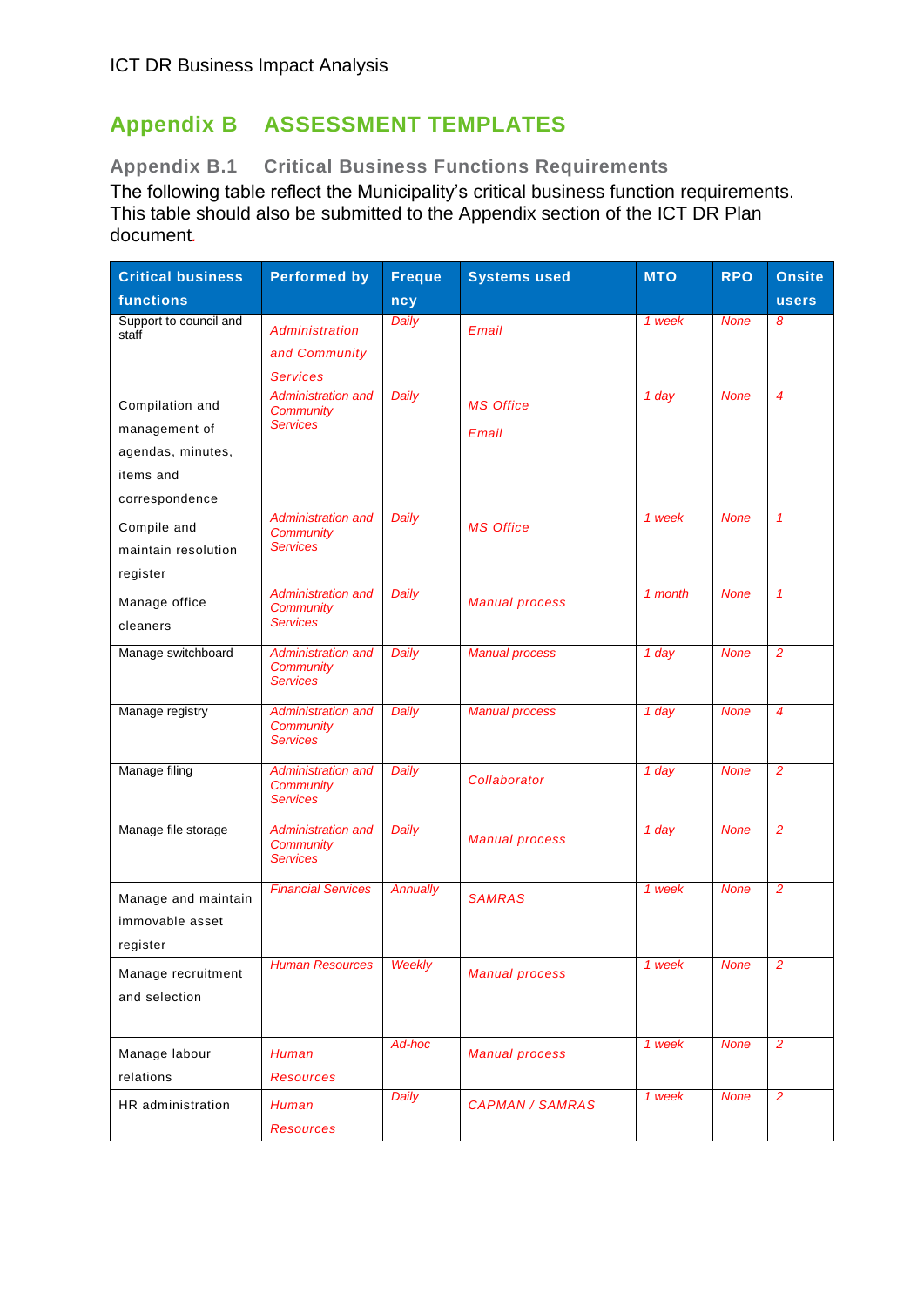| <b>Critical business</b>                                     | <b>Performed by</b>                                                               | <b>Freque</b>   | <b>Systems used</b>                                                  | <b>MTO</b>  | <b>RPO</b>  | <b>Onsite</b>  |
|--------------------------------------------------------------|-----------------------------------------------------------------------------------|-----------------|----------------------------------------------------------------------|-------------|-------------|----------------|
| functions                                                    |                                                                                   | ncy             |                                                                      |             |             | <b>users</b>   |
| Manage employee<br>assistance program<br>(EAP)               | HR?                                                                               | Ad-hoc          | <b>Manual process</b>                                                | 1 week      | <b>None</b> | 2              |
| Records<br>management                                        | <b>Administration and</b><br>Community<br>Services-<br>Administration             | Daily           | Collaborator                                                         | 1 week      | <b>None</b> | $\mathbf{1}$   |
| Manage training                                              | <b>Human Resources</b>                                                            | <b>Weekly</b>   | <b>CAPMAN</b>                                                        | 1 week      | <b>None</b> | 2              |
| Ensure all servers<br>are operational                        | $Financee -$<br><i><u><b>Information</b></u></i><br><b>Technology</b>             | Daily           | <b>Manual process</b>                                                | 1 day       | <b>None</b> | 5              |
| Ensure all Municipal<br>systems are<br>functioning correctly | $Finance -$<br><b>Information</b><br><b>Technology</b>                            | Daily           | <b>Manual Process to check</b><br>network systems                    | 1 day       | N/A         | $\overline{4}$ |
| Ensure connectivity<br>is functioning<br>optimally           | $Finance -$<br><b>Information</b><br><b>Technology</b>                            | Daily           | <b>Manual Process to check</b><br>network systems                    | 1 day       | N/A         | $\overline{4}$ |
| Ensure security of<br>Municipal systems<br>and information   | $Finance -$<br><b>Information</b><br><b>Technology</b>                            | Daily           | <b>Eset Endpoint</b><br><b>Fortigate Firewall</b><br><b>MimeCast</b> | 1 day       | 24          | $\overline{2}$ |
| Ensure effective<br>backups of data and<br>critical systems  | $Finance -$<br><b>Information</b><br><b>Technology</b>                            | Daily           | <b>Linux scripts</b><br>F backup                                     | 1 day       | 24          | 3              |
| Investigate new<br>technologies and<br>best practices        | $Finance -$<br><b>Information</b><br><b>Technology</b>                            | Daily           | <b>Internet</b>                                                      | 1 week      | N/A         | $\overline{2}$ |
| Manage and develop<br>ICT policies                           | Finance-<br><b>Information</b><br><b>Technology</b>                               | <b>Annually</b> | <i><b>Internet</b></i>                                               | $1$ year    | N/A         | $\overline{c}$ |
| Management of ICT<br>assets and<br>infrastructure            | $Financee -$<br><b>Information</b><br><b>Technology</b>                           | Daily           | <b>Manual process</b>                                                | 1 month     | 744         | $\mathbf{1}$   |
| Ensure safety and<br>standards                               | <b>Human Resources</b>                                                            | Daily           | <b>Manual process</b>                                                | <b>None</b> | <b>None</b> | $\mathcal I$   |
| Ensure compliance<br>to procedures                           | Office of the<br><b>Municipal</b><br>Manager                                      | Daily           | <b>EUNOMIA</b>                                                       | 1 month     | <b>None</b> | $\mathcal{I}$  |
| Manage performance                                           | Office of the<br><b>Municipal</b><br>Manager-<br>Performance<br><b>Management</b> | <b>Daily</b>    | <b>IGNITE</b>                                                        | <b>None</b> | <b>None</b> | $\overline{2}$ |
| Monitoring and<br>evaluation                                 | Office of the<br><b>Municipal</b><br>Manager-                                     | Daily           | <b>MS Office</b>                                                     | <b>None</b> | <b>None</b> | $\overline{4}$ |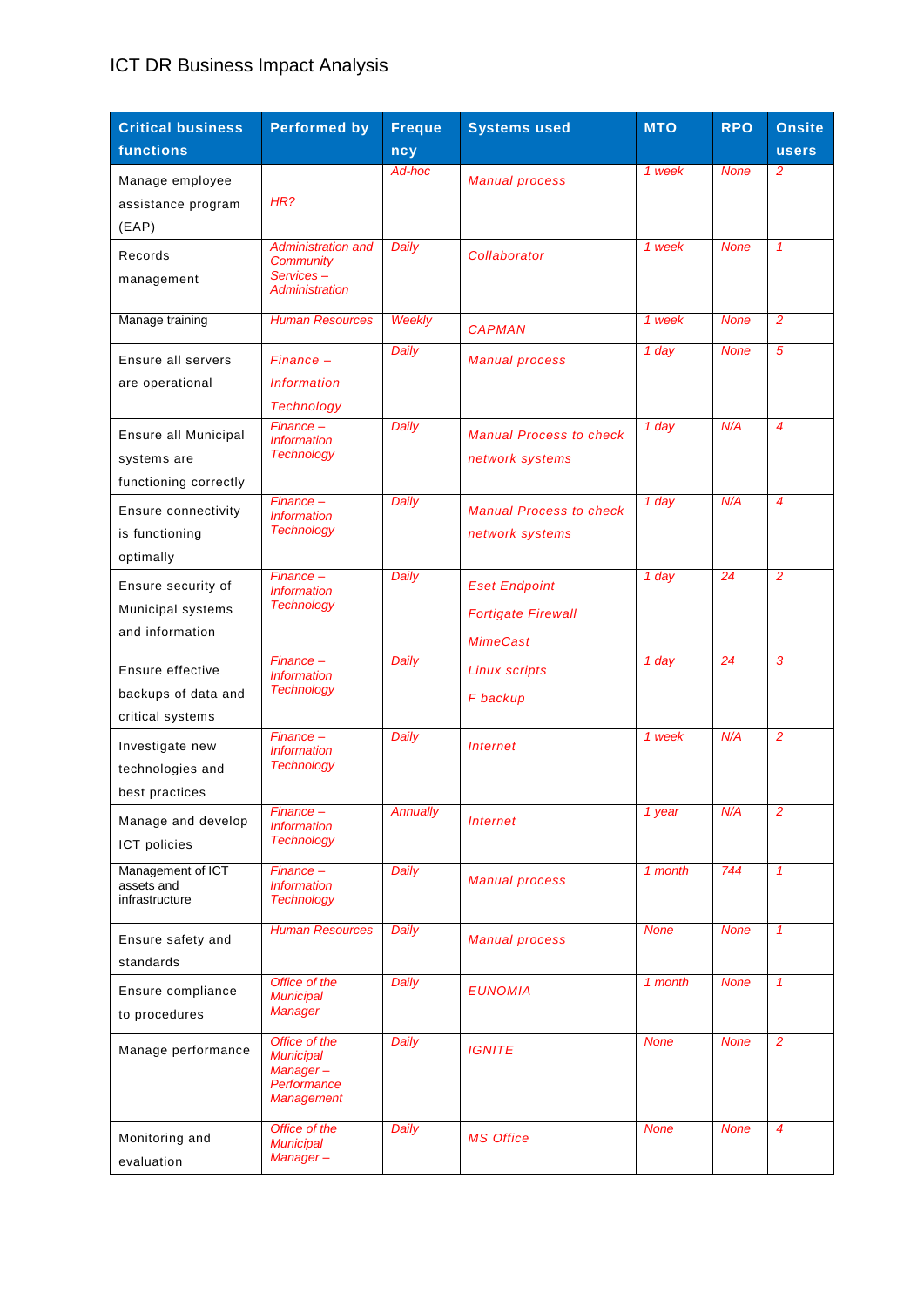| <b>Critical business</b><br>functions       | <b>Performed by</b>                                                    | <b>Freque</b><br>ncy     | <b>Systems used</b>                                                  | <b>MTO</b>  | <b>RPO</b>  | <b>Onsite</b><br><b>users</b> |
|---------------------------------------------|------------------------------------------------------------------------|--------------------------|----------------------------------------------------------------------|-------------|-------------|-------------------------------|
|                                             | Performance<br><b>Management</b>                                       |                          |                                                                      |             |             |                               |
| Manage mobilisation<br>for events           | 22                                                                     | Ad-hoc                   | <b>Manual process</b>                                                | 1 week      | <b>None</b> | 16                            |
| Communicate with<br>communities             | Office of the<br><b>Municipal</b><br>Manager                           | $\overline{\mathcal{E}}$ | <b>MS Office</b>                                                     | 1 week      | <b>None</b> | $\overline{16}$               |
| Liaise with media                           | Office of the<br><b>Municipal</b><br>Manager-<br><b>Communications</b> | Daily                    | <b>MS Office</b>                                                     | 1 day       | <b>None</b> | $\overline{4}$                |
| Communicate with<br>communities             | Office of the<br><b>Municipal</b><br>Manager-<br><b>Communications</b> | Daily                    | <b>MS Office</b>                                                     | 1 day       | <b>None</b> | $\overline{4}$                |
| Administration of<br>Municipal website      | $Finance -$<br><b>Information</b><br><b>Technology</b>                 | Daily                    | <b>Website interface</b>                                             | 1 day       | <b>None</b> | $\overline{2}$                |
| Manage publications for<br>the Municipality | $Financee -$<br><b>Information</b><br><b>Technology</b>                | <b>Weekly</b>            | <b>Website interface</b>                                             | 1 month     | <b>None</b> | $\mathbf{1}$                  |
| Manage cashiering                           | Finance -<br>Revenue                                                   | Daily                    | <b>SAMRAS</b>                                                        | <b>None</b> | <b>None</b> | 8                             |
| Manage monthly<br>billing                   | Finance -<br>Revenue                                                   | Daily                    | <b>SAMRAS</b><br><b>MS Office</b><br>Email<br><i><b>Internet</b></i> | 5 day       | <b>None</b> | 8                             |
| Manage customer care                        | Finance -<br>Revenue                                                   | Daily                    | <b>SAMRAS</b>                                                        | 2 days      | <b>None</b> | $\mathcal I$                  |
| Manage<br>disconnections ?                  | Finance -<br>Revenue                                                   | <b>Daily</b>             | <b>SAMRAS</b>                                                        | 5 days      | <b>None</b> | Э                             |
| Manage indigent<br>consumers                | Finance -<br>Revenue                                                   | Daily                    | <b>SAMRAS</b>                                                        | 10 days     | <b>None</b> | $\mathcal{I}$                 |
| Manage legal process                        | Finance -<br>Revenue                                                   | Daily                    | <b>SAMRAS</b>                                                        | 15 days     | <b>None</b> | 10                            |
| Manage payments                             | Finance -<br>Expenditure                                               | Daily                    | <b>SAMRAS</b>                                                        | 5 days      | <b>None</b> | 6                             |
| Manage the pay office                       | Finance - Pay<br><b>Office</b>                                         | <b>Daily</b>             | <b>SAMRAS</b>                                                        | 1 day       | <b>None</b> | 6                             |
| Procure goods and<br>services               | Finance - Supply<br>Chain                                              | Daily                    | <b>SAMRAS</b>                                                        | 3 days      | <b>None</b> | 10                            |
| Manage the bid office                       | Finance - Supply<br>Chain                                              | Daily                    | <b>Manual process</b>                                                | 3 days      | <b>None</b> | $\overline{4}$                |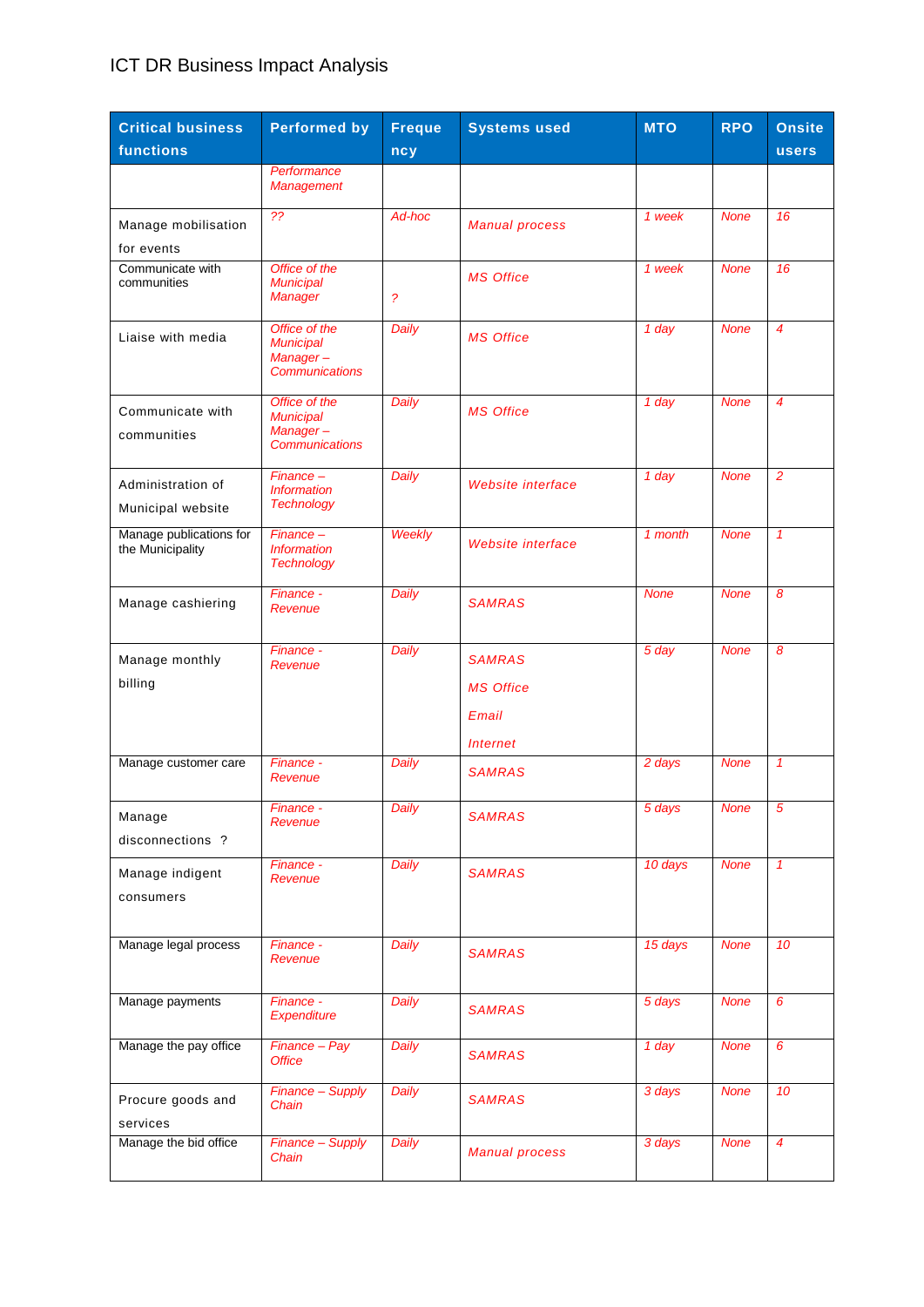| <b>Critical business</b>               | <b>Performed by</b>                                                                            | <b>Freque</b>   | <b>Systems used</b>   | <b>MTO</b>  | <b>RPO</b>  | <b>Onsite</b>  |
|----------------------------------------|------------------------------------------------------------------------------------------------|-----------------|-----------------------|-------------|-------------|----------------|
| functions                              |                                                                                                | ncy             |                       |             |             | <b>users</b>   |
| Manage internal control                | <b>Internal Audit</b>                                                                          | Daily           | <b>SAMRAS</b>         | 5 days      | <b>None</b> | 3              |
| Prepare annual financial<br>statements | Finance - AFS                                                                                  | Daily           | <b>SAMRAS</b>         | 5 days      | <b>None</b> | 5              |
| Manage and oversee<br>budget office    | Finance - Budget<br><b>Office</b>                                                              | Daily           | <b>SAMRAS</b>         | 3 days      | <b>None</b> | 3              |
| Meetings with                          | Office of the<br><b>Municipal</b>                                                              | Daily           | <b>MS Office</b>      | 1 month     | <b>None</b> | 5              |
| Executive                              | <b>Manager</b>                                                                                 |                 | <b>Emails</b>         |             |             |                |
| Management                             |                                                                                                |                 |                       |             |             |                |
| Implement action                       | Development,<br><b>Strategic Services</b>                                                      | Daily           | <b>MS Office</b>      | 5 days      | <b>None</b> | 9              |
| plans ?                                |                                                                                                |                 | <b>Emails</b>         |             |             |                |
| Communicate with                       | Office of the MM                                                                               | <b>Daily</b>    | <b>MS Office</b>      | 5 days      | <b>None</b> | 5              |
| stakeholders                           |                                                                                                |                 | <b>Emails</b>         |             |             |                |
| Submit applications?                   | <b>Strategic Services</b>                                                                      | Daily           | <b>MS Office</b>      | 5 days      | <b>None</b> | 5              |
|                                        |                                                                                                |                 | <b>Emails</b>         |             |             |                |
| Compile IDP                            | <b>Strategic Services</b>                                                                      | Daily           | <b>MS Office</b>      | 1 week      | <b>None</b> | $\overline{4}$ |
|                                        |                                                                                                |                 | <b>Emails</b>         |             |             |                |
|                                        |                                                                                                |                 | <b>GIS</b>            |             |             |                |
| Public participation                   | Office of the<br><b>Municipal</b><br>Manager                                                   | Bi-<br>annually | <b>MS Office</b>      | 6 months    | <b>None</b> | 3              |
|                                        |                                                                                                |                 | <b>Emails</b>         |             |             |                |
| Deal with general                      | Office of the MM -<br>Communication                                                            | Daily           | <b>MS Office</b>      | 1 day       | <b>None</b> | 4              |
| public                                 |                                                                                                |                 | <b>Emails</b>         |             |             |                |
|                                        |                                                                                                |                 | <b>GIS</b>            |             |             |                |
| Compile SDBIP                          | Office of the MM-<br><b>Strategic Services</b>                                                 | Quarterly       | <b>MS Office</b>      | 1 week      | <b>None</b> | $\overline{2}$ |
|                                        |                                                                                                |                 | <b>Emails</b>         |             |             |                |
|                                        |                                                                                                |                 |                       |             |             |                |
| Fire management                        | <b>Administration and</b><br>Community<br>Development-<br><b>Fire Services</b>                 | Daily           | Hazdata system        | <b>None</b> | <b>None</b> | 24             |
| Disaster<br>management                 | <b>Administration and</b><br><b>Community</b><br>Development-<br><b>Disaster</b><br>management | Daily           | <b>Manual process</b> | <b>None</b> | <b>None</b> | 24             |
|                                        |                                                                                                |                 |                       |             |             |                |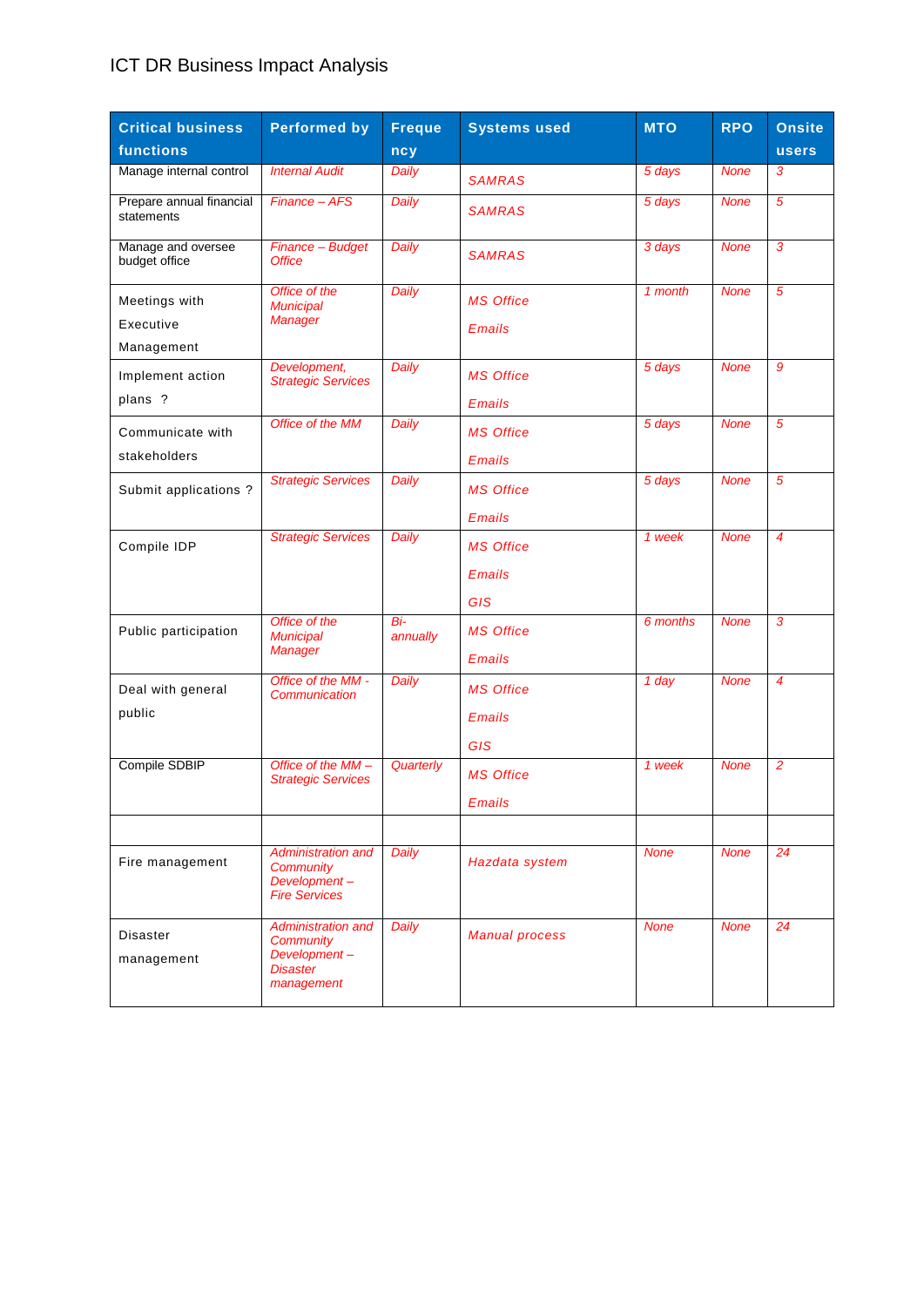**Appendix B.2 ICT service recovery requirements**

| <b>Service</b><br><b>Description</b> |                                                       | <b>Used by</b>                                                                                                                                                                                                                                                    | <b>Recovery dependencies</b>                                                                        | <b>Recovery time requirements</b> |             |             |
|--------------------------------------|-------------------------------------------------------|-------------------------------------------------------------------------------------------------------------------------------------------------------------------------------------------------------------------------------------------------------------------|-----------------------------------------------------------------------------------------------------|-----------------------------------|-------------|-------------|
|                                      |                                                       |                                                                                                                                                                                                                                                                   |                                                                                                     | MTO (hrs)                         | RTO (hrs)   | RPO (hrs)   |
| <b>LAN/WAN</b>                       | Network to cater for<br>connectivity to all systems   | All employees                                                                                                                                                                                                                                                     | Routers, switches, diginet link, firewall,<br><b>Telkom NTU</b>                                     | 24                                | 16          | N/A         |
| <b>Desktops</b>                      | Desktops to provide client<br>functionality for users | All employees                                                                                                                                                                                                                                                     | Operation systems, client software,<br>network connectivity, servers                                | 24                                | 16          | <b>None</b> |
| Mail server                          | <b>Electronic messaging</b><br>system                 | All employees                                                                                                                                                                                                                                                     | Mail server software, operating system,<br>databases, storage, network connectivity,<br>antivirus   | 24                                | 16          | <b>None</b> |
| <b>MS Office</b>                     | Office productivity suite                             | All                                                                                                                                                                                                                                                               | Operating system, storage, network<br>connectivity, antivirus                                       | <b>None</b>                       | <b>None</b> | <b>None</b> |
| <b>Opticon</b>                       | Switchboard management<br>system                      | <b>Administration and</b><br><b>Community Development -</b><br>Administration                                                                                                                                                                                     | Databases, storage, network connectivity,                                                           | 24                                | 16          | <b>None</b> |
| <b>SAMRAS</b>                        | <b>Municipal financial</b><br>management system       | <b>Administration and</b><br>$\bullet$<br><b>Community Development</b><br>- Administration.<br><b>Municipal Health, Fire</b><br>Services, Disaster<br><b>Management</b><br><b>Office of the Municipal</b><br>Manager - Human<br><b>Resources</b><br>Finance - All | <b>SAMRAS</b> software, operating system,<br>databases, storage, network connectivity,<br>antivirus | 24                                | 16          | <b>None</b> |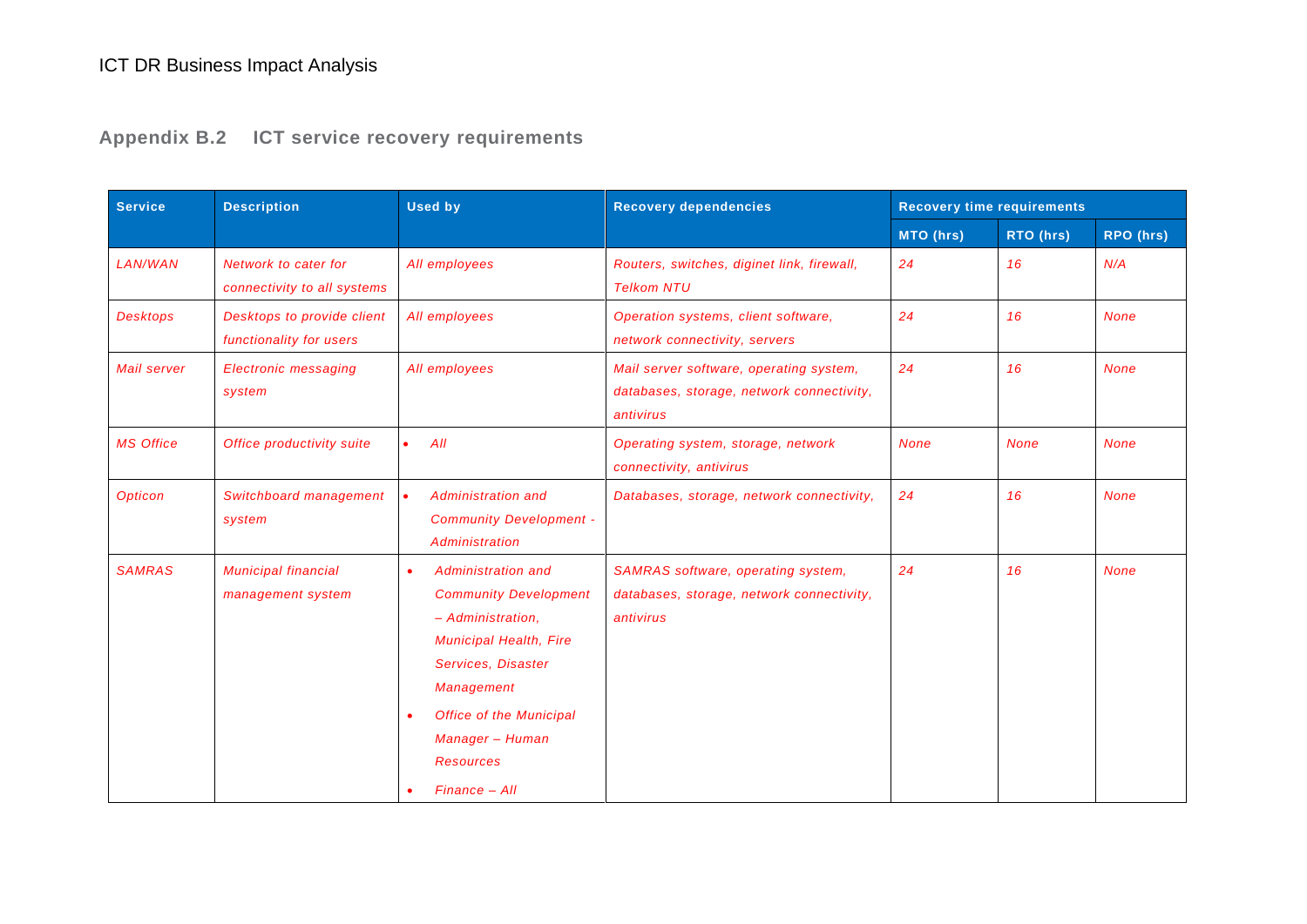| <b>Service</b>                | <b>Description</b>                               | <b>Used by</b>                                               | <b>Recovery dependencies</b>                                                              | <b>Recovery time requirements</b> |           |             |
|-------------------------------|--------------------------------------------------|--------------------------------------------------------------|-------------------------------------------------------------------------------------------|-----------------------------------|-----------|-------------|
|                               |                                                  |                                                              |                                                                                           | MTO (hrs)                         | RTO (hrs) | RPO (hrs)   |
|                               |                                                  | <b>Technical Services</b><br>٠                               |                                                                                           |                                   |           |             |
|                               |                                                  | <b>Office of the Municipal</b><br>Manager - All              |                                                                                           |                                   |           |             |
| Fortigate                     | <b>Physical Firewall device</b>                  | <b>Financial Services -</b><br><b>Information Technology</b> | Fortigate Firmware, network connectivity,                                                 | 24                                | 16        | 24          |
| <b>MimeCast</b>               | <b>Mail filtering and Antivirus</b>              | Finance - Information<br><b>Technology</b>                   | <i>Internet</i>                                                                           | 24                                | 16        | 24          |
| <i><u><b>Internet</b></u></i> | Internet access                                  | All                                                          | Operating system, network connectivity,<br>antivirus                                      | 24                                | 16        | N/A         |
| <b>BulkSMS</b>                | <b>Bulk SMS messaging</b><br>system              | <b>Finance - Credit Control</b>                              | <b>Internet Access, Email</b>                                                             | 120                               | 112       | <b>None</b> |
| <b>GIS</b>                    | <b>Geographical Information</b><br><b>System</b> | Development, Planning<br>and Housing - Town<br>Planning      | GIS software, operating system,<br>databases, storage, network connectivity,<br>antivirus | 24                                | 16        | <b>None</b> |